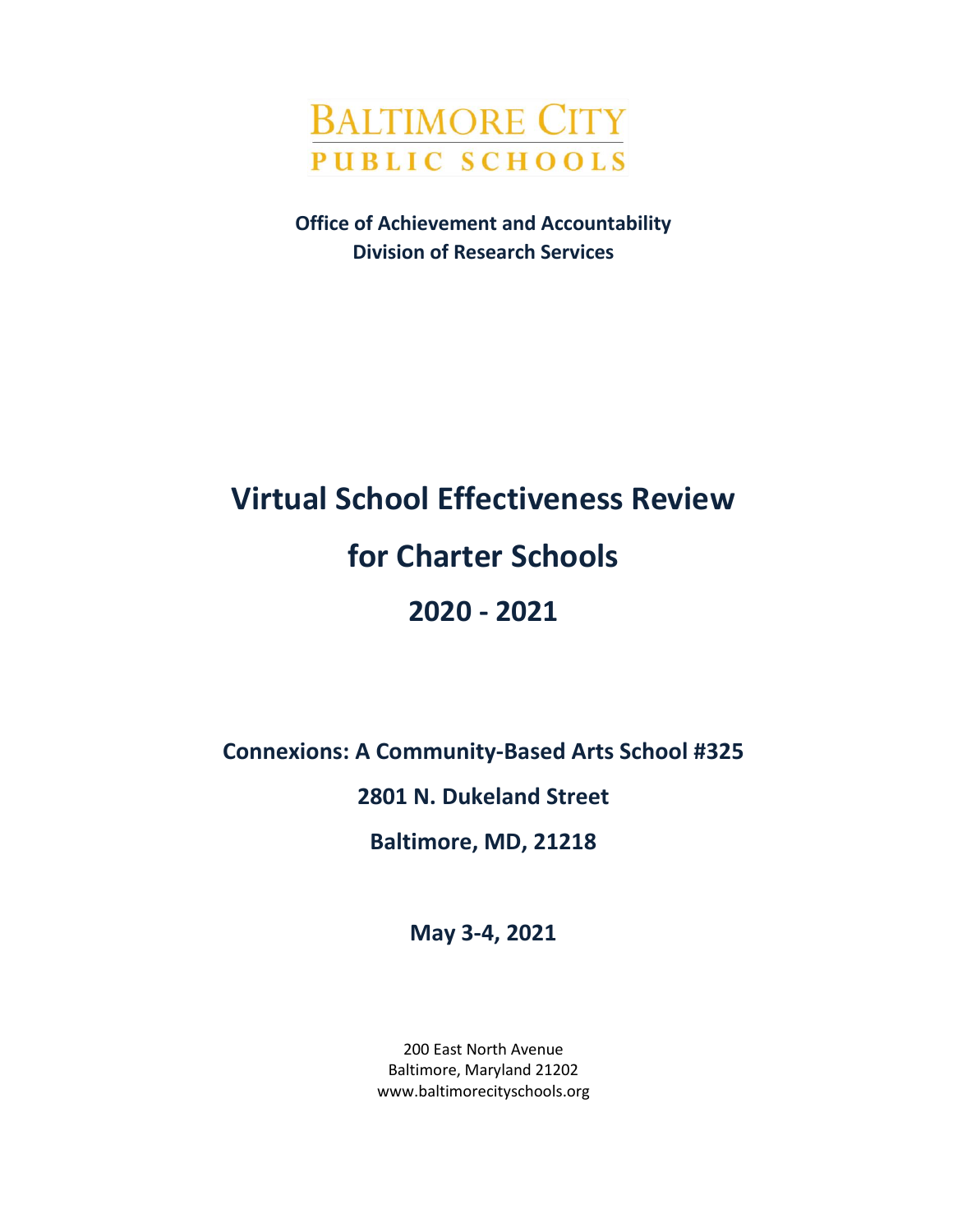# TABLE OF CONTENTS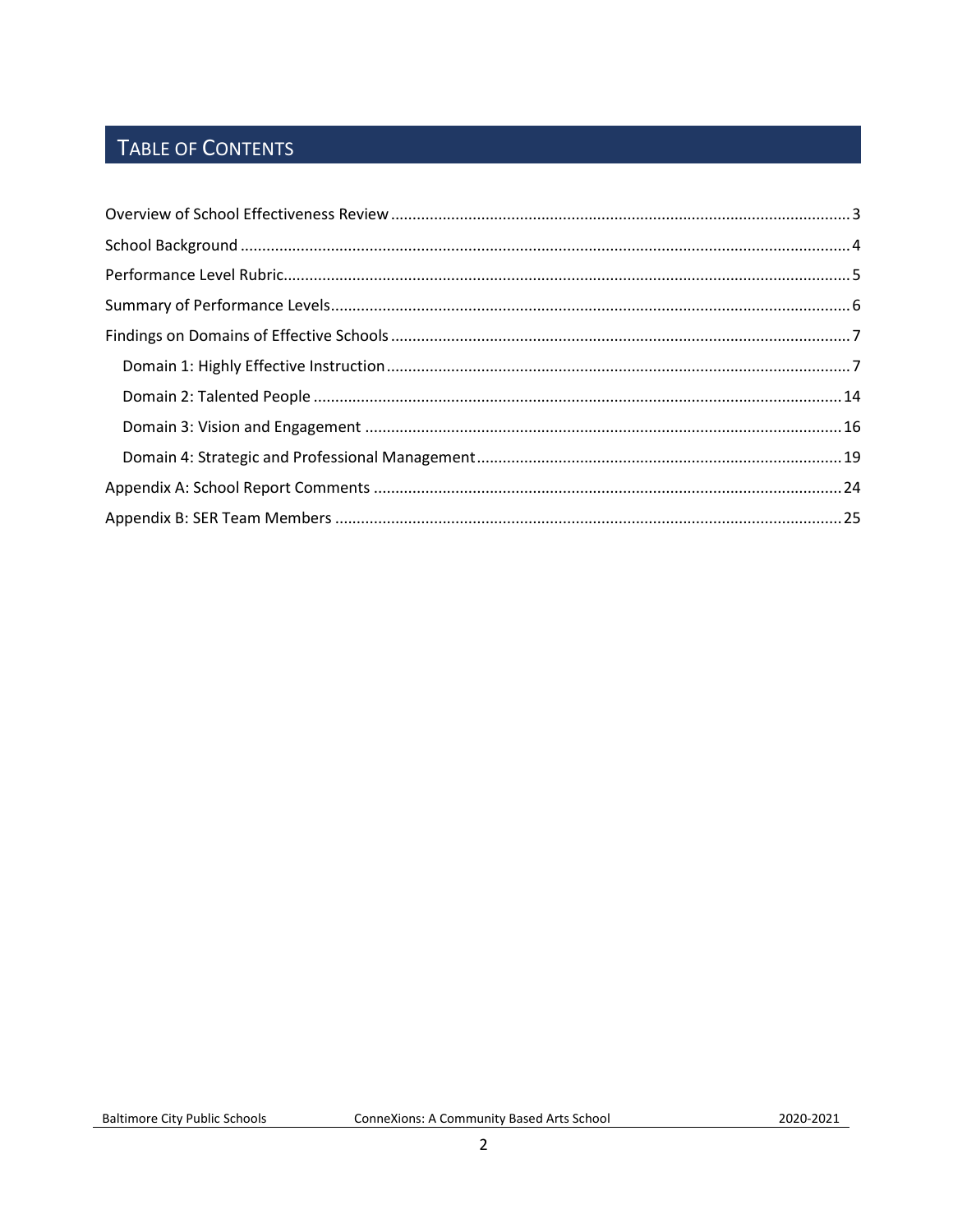# <span id="page-2-0"></span>OVERVIEW OF SCHOOL EFFECTIVENESS REVIEW

Baltimore City Public Schools (City Schools) developed the School Effectiveness Framework and the School Effectiveness Review process in 2009. The School Effectiveness Review (SER) uses trained school reviewers to measure a school's effectiveness against City Schools' School Effectiveness Standards. The School Effectiveness Standards are aligned with City Schools' effectiveness frameworks for teachers and school leaders.

The SER provides an objective and evidence-based analysis of how well a school is working to educate its students. It generates a rich layer of qualitative data that may not be revealed when evaluating a school solely on student performance outcomes. It also provides district and school-level staff with objective and useful information when making strategic decisions that impact student achievement.

**For the 2020-2021 school year SER visits were conducted virtually, due to the COVID-19 pandemic, using a modified and abbreviated version of the SER protocol.** The SER team comprised of representatives from City Schools and consultants from Schoolworks, (an education consulting group) who have extensive knowledge about schools and instruction, gathered information from teachers, students, parents, and leadership during a two-day site visit. During the visit, the SER team observed classrooms, reviewed submitted electronic school documents and conducted virtual focus groups via Microsoft Teams or Zoom platforms, with school leadership, teachers, students, and parents. For classroom observations schools submitted one recorded synchronous lesson from each of the school's academic content teachers. The Team Lead then randomly selects 60% of lessons submitted to observe. Lessons were observed during the beginning, middle, and end of the recording.

The SER team analyzed evidence collected over the course of the visit to determine the extent to which key actions have been adopted and implemented at the school. This report summarizes the ratings in the four domains and related key actions, provides evidence to support the ratings, and – based on a rubric – allocates a performance level for each key action. Those key actions that were not rated for the virtual SER have been grayed out in the report. More information about the SER process is detailed in the School Effectiveness Review protocol, located on the City Schools website and available upon request from the Office of Achievement and Accountability in City Schools.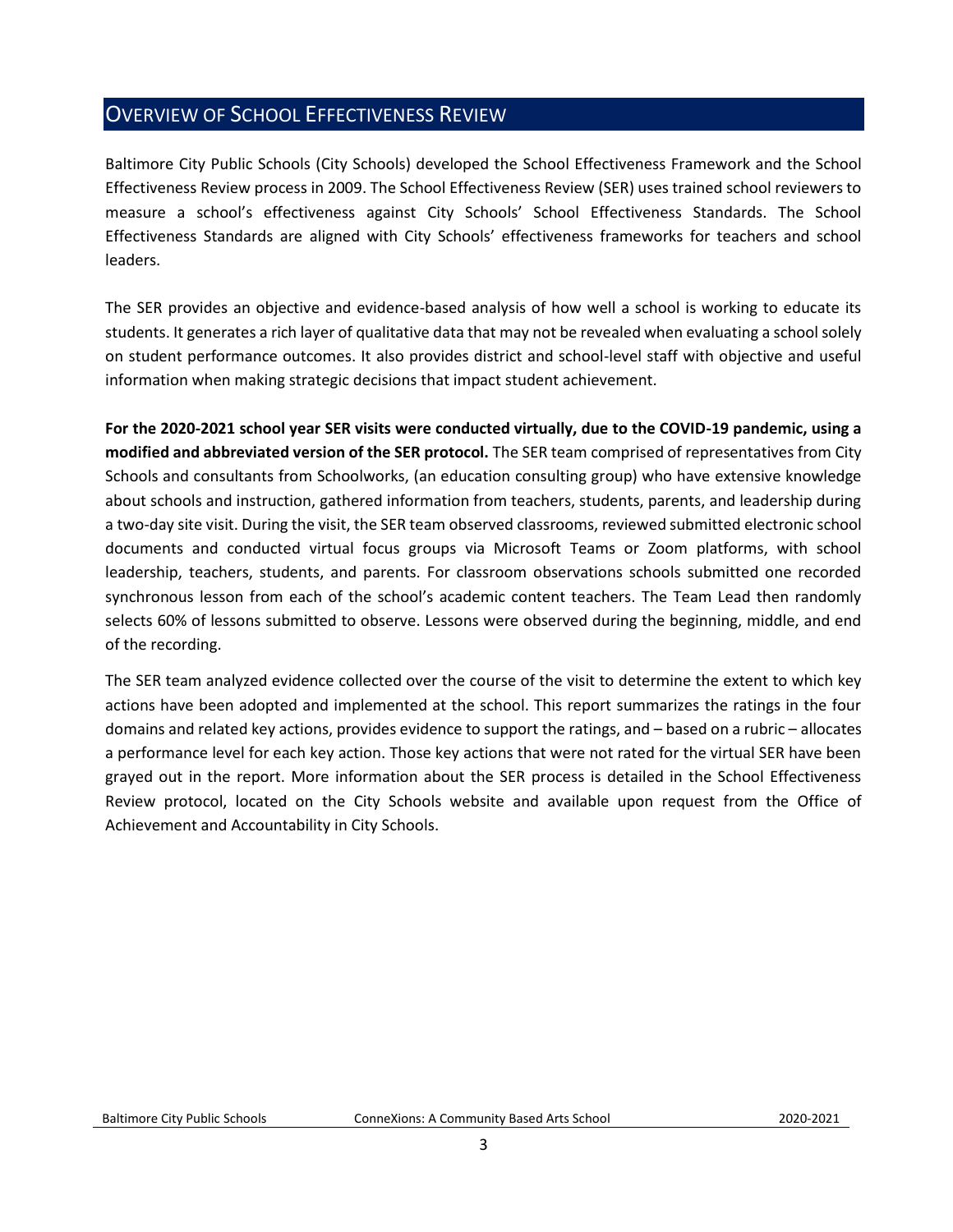### <span id="page-3-0"></span>SCHOOL BACKGROUND

Connexions: A Community Arts-Based School serves approximately 550 students in sixth through twelfth grades. The school is in the (northwest) quadrant of Baltimore.

#### **Virtual SER Context**

Connexions: A Community Arts-Based School has been virtual since the beginning of the year. At the time of the site visit (April 12-13, 2021) some students had returned to in-person learning. All classroom observations conducted for the purpose of this report were recorded prior to the visit.

#### **School Leadership and Staffing:**

The principal, Mr. Sidney Brooks, has been at the school for 5 years and with the district for 11 years in various roles. For the purpose of this SER site visit, staff designated as school leadership are listed below.

<span id="page-3-1"></span>

| <b>School Leadership Focus Group Members</b>   |                            |  |  |
|------------------------------------------------|----------------------------|--|--|
| Role<br><b>Name</b>                            |                            |  |  |
| <b>Sidney Brooks</b>                           | Principal                  |  |  |
| Jessica McLeod<br><b>Assistant Principal</b>   |                            |  |  |
| Director - Climate and Culture<br>Delia Wilson |                            |  |  |
| Jodi Faye                                      | <b>Instructional Coach</b> |  |  |
| Shannon Stokes-Graham                          | <b>Instructional Coach</b> |  |  |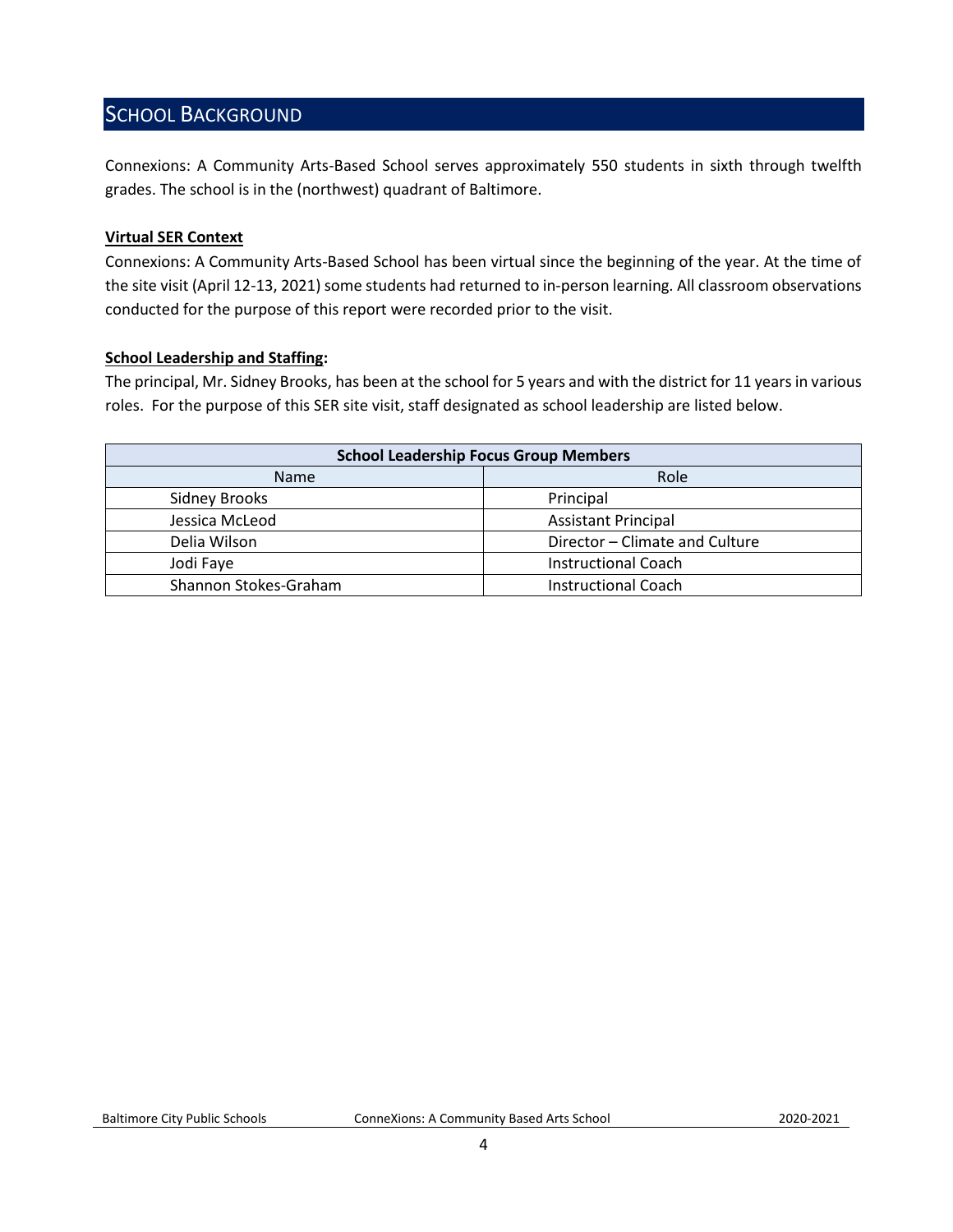# PERFORMANCE LEVEL RUBRIC

The SER team will use the following guidance to select a performance level for each key action. Note that the quality standard for each performance level is based upon: the extent to which the SER team finds multiple types<sup>1</sup> and multiple sources<sup>2</sup> of evidence AND the extent to which the SER team finds evidence of high levels of adoption and/or implementation of a practice or system. The SER team will also reflect on the Instructional Framework and School Leadership Framework in their analysis prior to assigning a rating for each key action.



Levels of Adoption and/or Implementation

|                | Extent to which SER Team Finds Multiple<br>Types and Multiple Sources of Evidence                                                                                                                                                             | Extent to which SER Team Finds Evidence of High<br>Levels of Adoption and/or Implementation                                                                                                                                                                                                                                                                                                                                                    | Key:<br>Not Effective:<br>Developing:<br>Effective:<br><b>Highly Effective:</b> |  |
|----------------|-----------------------------------------------------------------------------------------------------------------------------------------------------------------------------------------------------------------------------------------------|------------------------------------------------------------------------------------------------------------------------------------------------------------------------------------------------------------------------------------------------------------------------------------------------------------------------------------------------------------------------------------------------------------------------------------------------|---------------------------------------------------------------------------------|--|
| <b>Rating</b>  | Performance<br><b>Level</b>                                                                                                                                                                                                                   | <b>Quality Standard</b>                                                                                                                                                                                                                                                                                                                                                                                                                        |                                                                                 |  |
| 1              | Evidence indicates that the key action is not a practice or system that has been<br><b>Not Effective</b><br>adopted and/or implemented at the school, or the level of<br>adoption/implementation does not improve the school's effectiveness. |                                                                                                                                                                                                                                                                                                                                                                                                                                                |                                                                                 |  |
| $\overline{2}$ | <b>Developing</b>                                                                                                                                                                                                                             | Evidence indicates that the key action (including some indicators) is a practice or<br>system that is emerging at the school, but that it has not yet been implemented at<br>a level that has begun to improve the school's effectiveness, OR that the impact of<br>the key action on the effectiveness of the school cannot yet be fully determined.                                                                                          |                                                                                 |  |
| 3              | <b>Effective</b>                                                                                                                                                                                                                              | Evidence indicates that the key action (including most indicators) is a practice or<br>system that has been adopted at the school, and is implemented at a level that is<br>improving the school's effectiveness.                                                                                                                                                                                                                              |                                                                                 |  |
| 4              | <b>Highly Effective</b>                                                                                                                                                                                                                       | Evidence indicates that the key action (including all indicators) is a practice or<br>system that has been fully adopted at the school, and is implemented at a level<br>that has had a strong, significant or sustainable impact on the school's<br>effectiveness.                                                                                                                                                                            |                                                                                 |  |
| of the visit.  |                                                                                                                                                                                                                                               | <sup>1</sup> "Multiple types of evidence" is defined as evidence collected from two or more of the following: document review,<br>stakeholder focus groups; and classroom observations.<br><sup>2</sup> "Multiple sources of evidence" is defined as evidence collected from three or more stakeholder focus groups; two or<br>more documents; and/or evidence that a descriptor was documented in 75% or more of lessons observed at the time |                                                                                 |  |

 $1$  "Multiple types of evidence" is defined as evidence collected from two or more of the following: document review, stakeholder focus groups; and classroom observations.

Baltimore City Public Schools ConneXions: A Community Based Arts School2020-2021

<sup>&</sup>lt;sup>2</sup> "Multiple sources of evidence" is defined as evidence collected from three or more stakeholder focus groups; two or more documents; and/or evidence that a descriptor was documented in 75% or more of lessons observed at the time of the visit.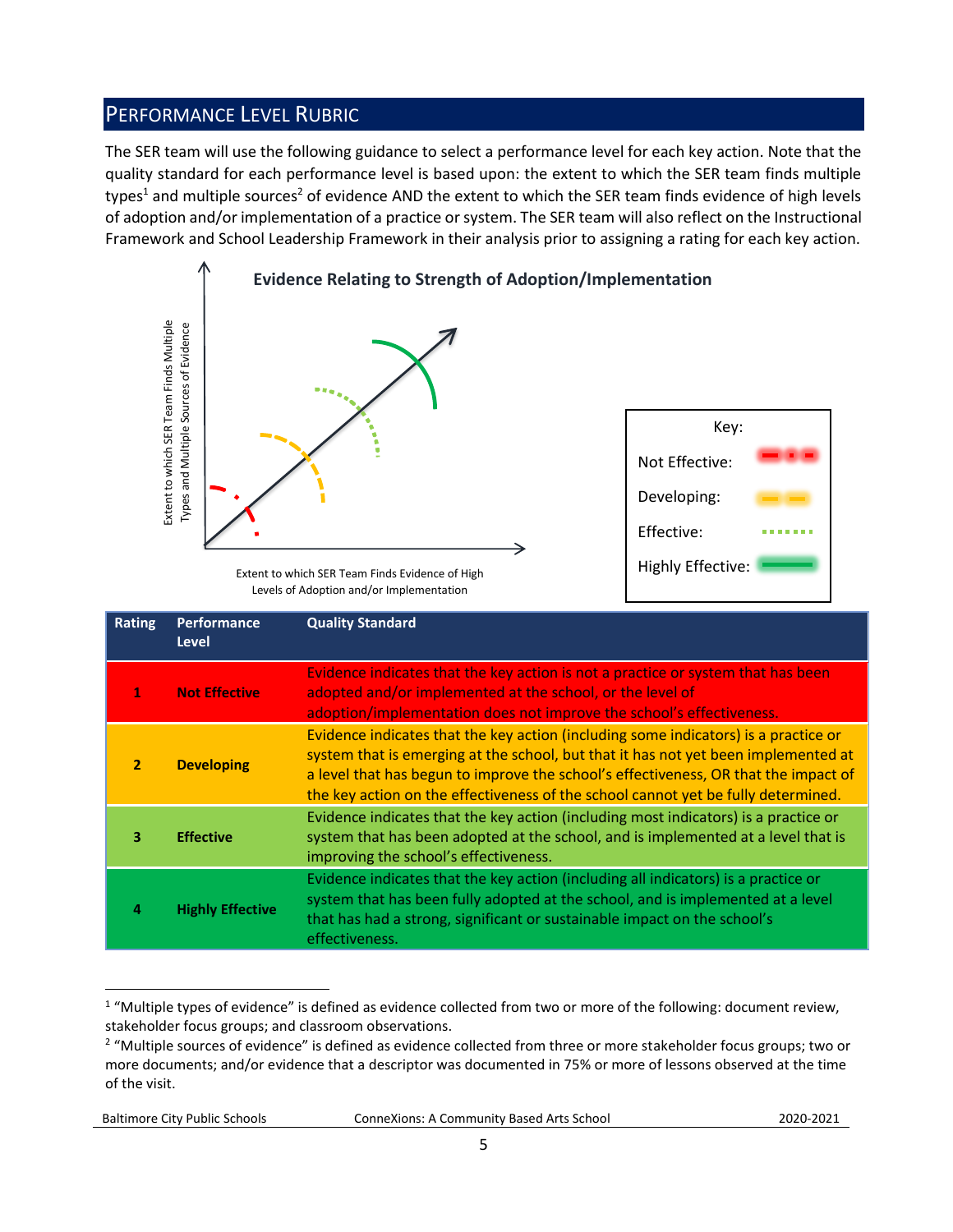# <span id="page-5-0"></span>SUMMARY OF PERFORMANCE LEVELS

Based on trends found in the collected evidence, the SER team assigns a performance level to each key action.

**Please note: due to the COVID-19 pandemic and the shift to virtual learning, the School Effectiveness Standards have been reduced for this academic year. Key actions and indicators highlighted in grey are not under review during the 2020-2021 SER review cycle**.

|                 | <b>Performance Levels</b> |                  |                   |                      |
|-----------------|---------------------------|------------------|-------------------|----------------------|
| <b>Domains</b>  | Level 4:                  | Level 3:         | Level 2:          | Level 1:             |
| and Key Actions | <b>Highly Effective</b>   | <b>Effective</b> | <b>Developing</b> | <b>Not Effective</b> |

| <b>Domain 1: Highly Effective Instruction</b>                                                                                                               |                   |
|-------------------------------------------------------------------------------------------------------------------------------------------------------------|-------------------|
| 1.1 School leadership supports highly effective instruction.                                                                                                | <b>Effective</b>  |
| 1.2 Teachers use multiple data sources to adjust practice.                                                                                                  | <b>Not Rated</b>  |
| 1.3 Teachers deliver highly effective instruction.                                                                                                          | <b>Effective</b>  |
| 1.4 Teachers establish a classroom environment in which teaching and learning can occur.                                                                    | <b>Not Rated</b>  |
| <b>Domain 2: Talented People</b>                                                                                                                            |                   |
| 2.1 The school implements systems to select effective teachers and staff whose skills and<br>beliefs meet the needs of the school.                          | <b>Not Rated</b>  |
| 2.2 The school develops teacher and staff capacity through individualized support and<br>professional development.                                          | <b>Effective</b>  |
| <b>Domain 3: Vision and Engagement</b>                                                                                                                      |                   |
| 3.1 The school has a clear vision and mission that promotes a student-centered, culturally<br>relevant learning that prepares students for future success.  | <b>Effective</b>  |
| 3.2 The school cultivates and sustains open communication and decision-making<br>opportunities with families and the community.                             | <b>Effective</b>  |
| 3.3 The climate and culture of the school creates a welcoming learning environment that<br>meets the academic, social, and emotional needs of each student. | <b>Not Rated</b>  |
| <b>Domain 4: Strategic and Professional Management</b>                                                                                                      |                   |
| 4.1 The school establishes clear goals for student achievement and tracks progress towards<br>goals.                                                        | <b>Developing</b> |
| 4.2 The school allocates and deploys the resources of human capital and funding to address<br>the priority growth goals for student achievement.            | <b>Effective</b>  |
| 4.3 School's board of trustees (or operator) provides competent stewardship and oversight<br>of the school.                                                 | <b>Developing</b> |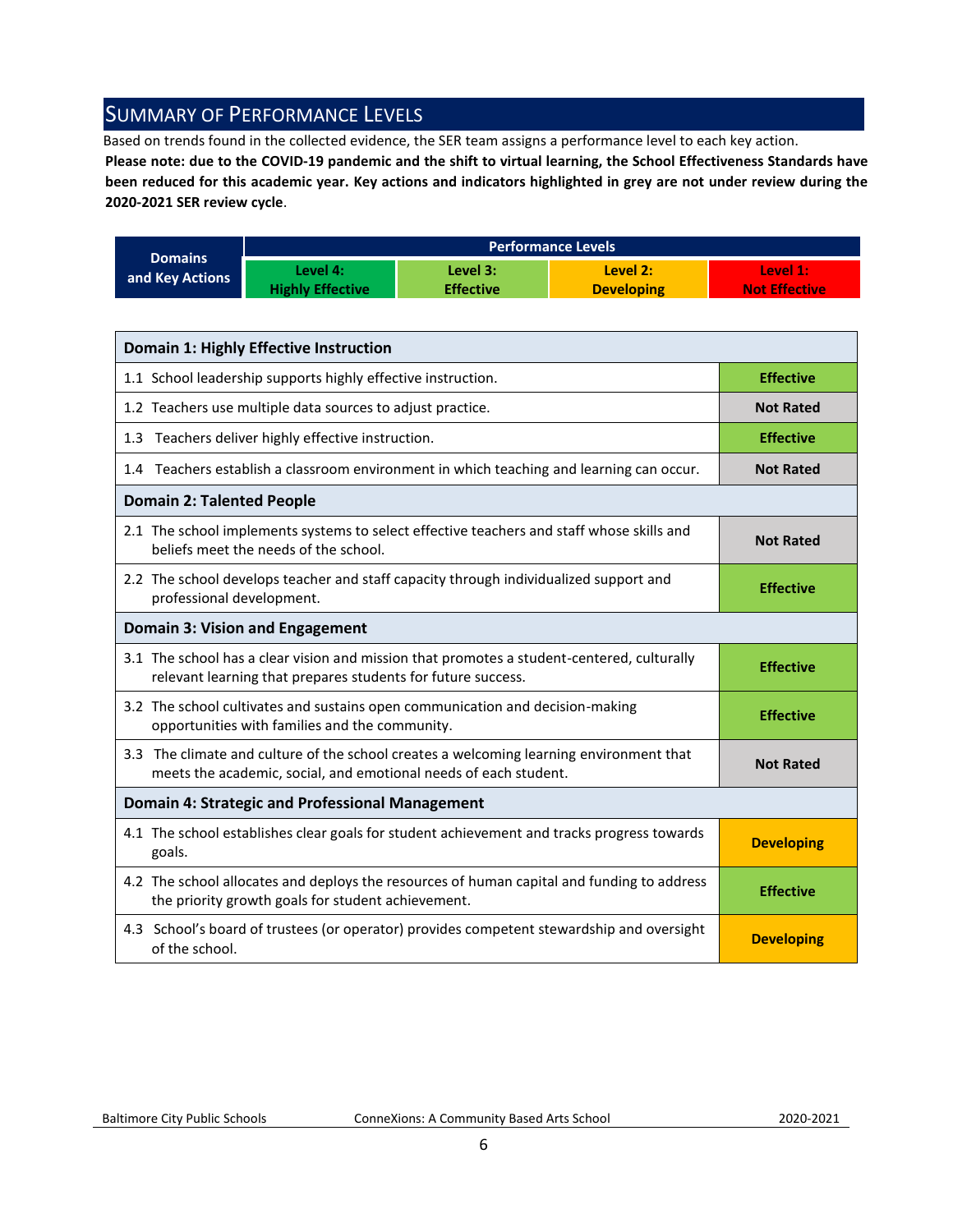<span id="page-6-0"></span>

| <b>FINDINGS ON DOMAINS OF EFFECTIVE SCHOOLS</b> |                                     |                              |                               |                                  |
|-------------------------------------------------|-------------------------------------|------------------------------|-------------------------------|----------------------------------|
| <b>Performance Levels</b>                       |                                     |                              |                               |                                  |
| <b>Domains</b><br>and Key Actions               | Level 4:<br><b>Highly Effective</b> | Level 3:<br><b>Effective</b> | Level 2:<br><b>Developing</b> | Level 1:<br><b>Not Effective</b> |
|                                                 |                                     |                              |                               |                                  |

#### <span id="page-6-1"></span>**Domain 1: Highly Effective Instruction**

- School leadership ensures that teachers engage in the planning of the curricula through oversight of standards-based units, lessons and pacing. According to school leadership and teachers, a virtual lesson planning template was created by school leadership and shared with staff in the beginning of the year, and required components include standards, accommodations and modifications for students with disabilities, and mastery assessments. School leadership and teachers added that teachers are required to upload plans (either daily lesson or unit) into a hub, which are reviewed by school leadership; some teachers indicated that feedback was provided if improvements were needed. Further, school leadership and teachers stated that teachers follow the district curriculum and are expected to be on pace according to the corresponding scope and sequence; pacing checks are conducted in content meetings, and if teachers are behind, they can receive suggestions on how to catch up. Lastly, school leadership and teachers noted the use of culturally relevant texts, including discussions on LGBTQ, and intentional discussions. Review of unit plans, organizers and lesson plans confirmed that they include standards, skills, assessments and more, while review of pacing plans confirmed feedback of questions such as where teachers were and where they should be, according to scope and sequence.
- School leadership consistently provides actionable feedback and guidance to teachers, aligned with the Instructional Framework. School leadership and teachers reported that informal observations are conducted frequently (weekly or bi-weekly) for staff, and feedback is provided verbally (via Zoom) or via text or email aligned with the Instructional Framework. School leadership and teachers added that feedback includes areas of strength, growth and suggestions or next steps, which are monitored through subsequent observations or meetings. Regarding formal observations, school leadership and teachers reported that it follows the district's evaluation process, including a pre-observation conference, the formal observation, and a post observation conference, and this year due to the virtual space, all observations were recorded. Lastly, teachers noted that the feedback was beneficial. Review of IDPs, formal observation reports, confirmed that the district process was used, and in addition to ratings and evidence, included a summary of strengths and suggestions regarding areas of growth. Review of informal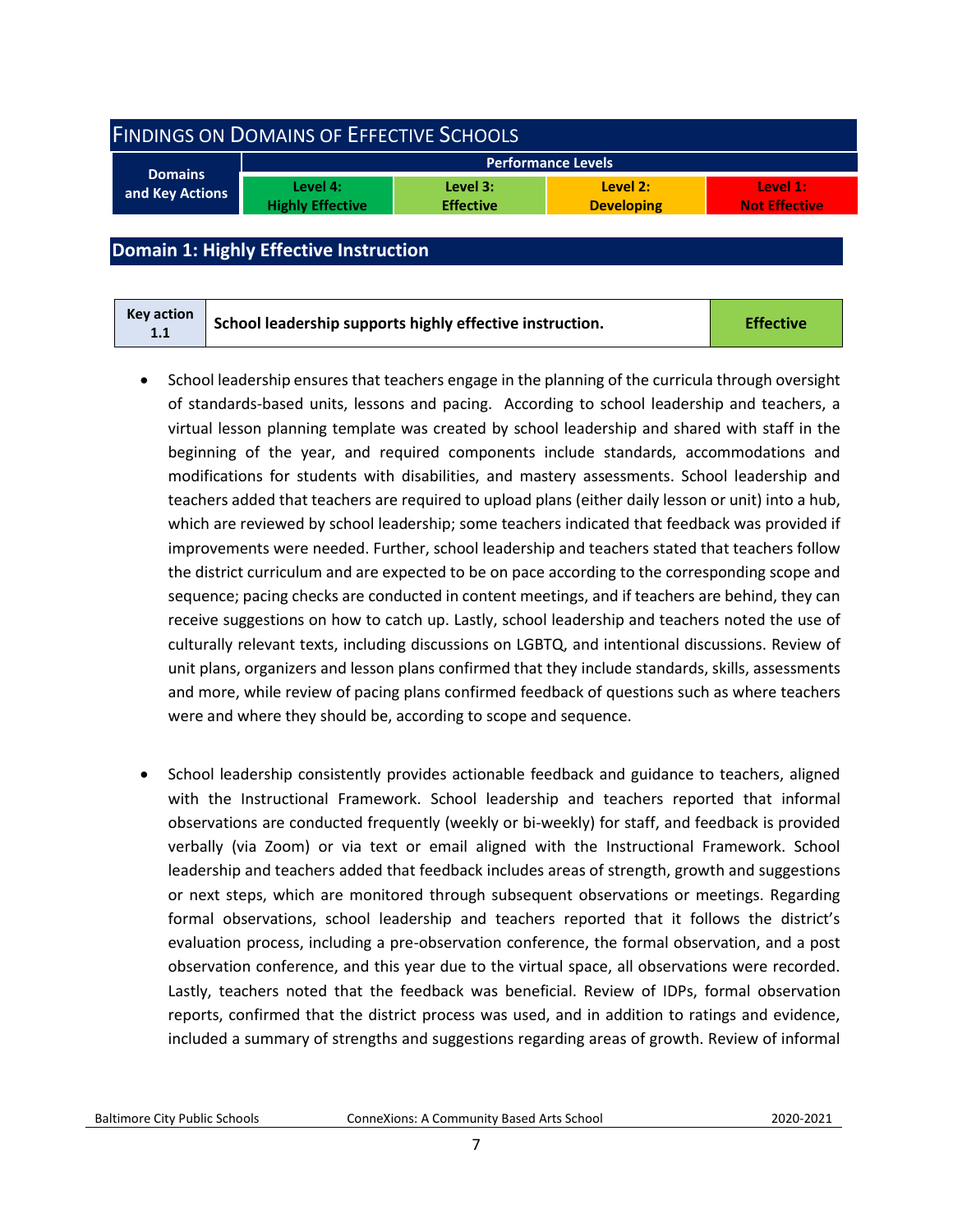observations and coach logs confirmed they were aligned with the Instructional Framework and included glows, questions, and suggestions/next steps.

• School leadership is working to develop the use of a complete student learning data-cycle. According to school leadership and teachers, the ILT had been developing a data plan prior to the pandemic, and a new Deputy Director will be supporting the school with the implementation of a data-analysis process, but the school is not currently using a formal data analysis process, which the board and operator confirmed. School leadership and teachers added that for Math, ANet staff have been supporting teachers in analyzing data bi-monthly to determine strengths, areas of growth and next steps around instruction, and trackers are completed to this end. Regarding trends in the data and interventions in place, school leadership and teachers noted the use of programs such as Moby Max, Prodigy, Achieve 3000, IXL and a partnership with FEV tutoring after school, which review of a FEV tutoring report confirmed. Lastly, regarding acceleration opportunities, school leadership and teachers indicated that the school offers AP classes in Math, English, and Spanish. Review of an ANet Analyzing Student Work for Actionable Trends Protocol, data analysis meeting overview for ANet, and ANet coaching agenda running records with next steps for instruction based on data noted at points confirmed the data analysis support for Math. ANet running agendas also revealed that teachers discuss three data decisions to inform next steps, and used data from the first administration of ANet (A1) to prepare for the upcoming administration (A2), looking at standards and identifying potential areas of struggle for students.

|     | $Key$ action $\parallel$ Teachers use multiple data sources to adjust practice to meet | <b>Not Rated</b> |
|-----|----------------------------------------------------------------------------------------|------------------|
| 1.2 | learners' unique needs.                                                                |                  |

- Teachers plan instruction in response to data
- Teachers appropriately recommend students for structured, school-wide interventions.
- Teachers appropriately recommend students for structured, school-wide opportunities for acceleration.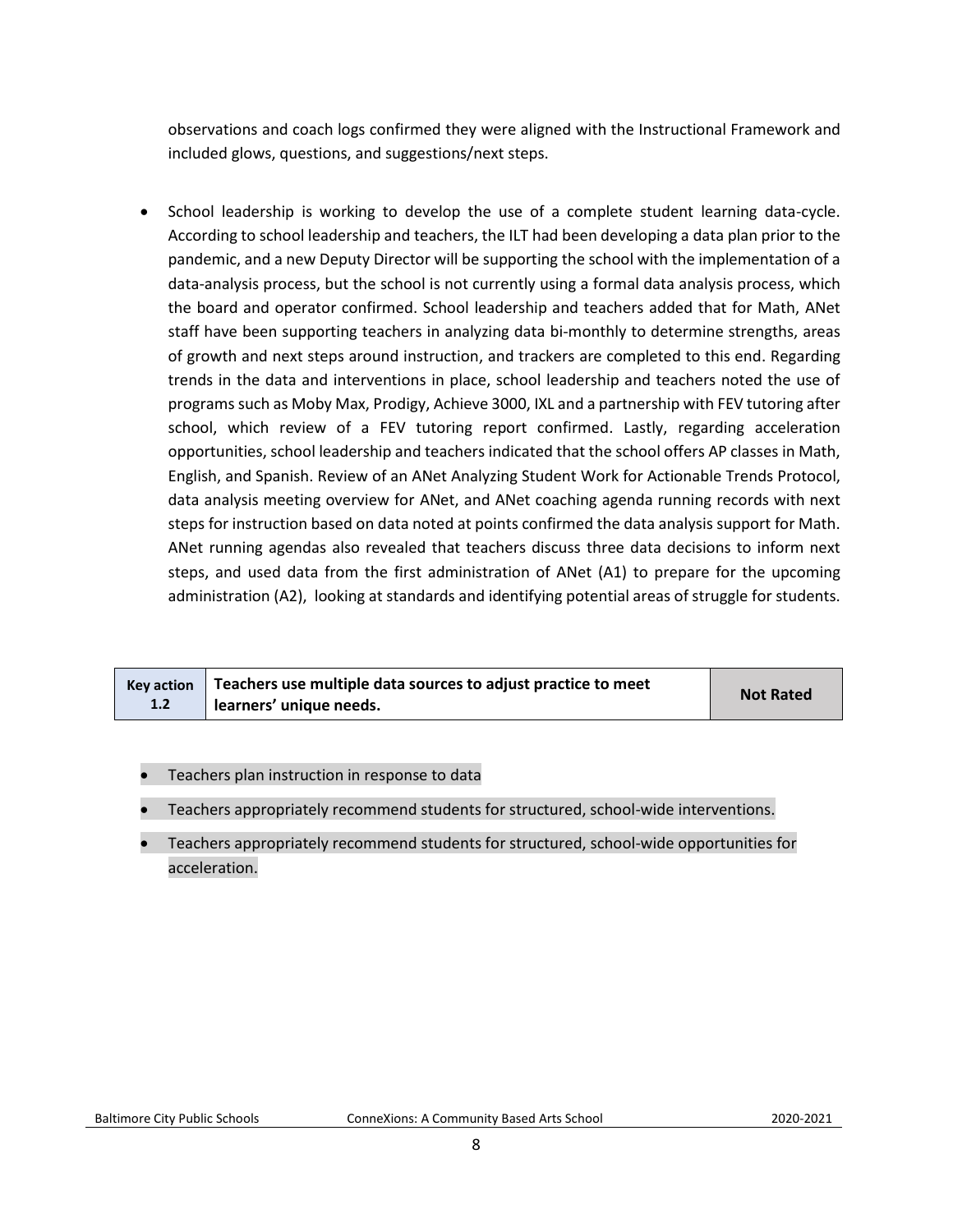| <b>Key action</b><br>1.3 | Teachers deliver highly effective instruction. | <b>Effective</b> |
|--------------------------|------------------------------------------------|------------------|
|--------------------------|------------------------------------------------|------------------|

*Data for Key Action 1.3 was collected from classroom observations in order to provide trends in instruction across the school, as it relates to Teach Action 1-6 of the Instructional Framework. During each classroom visit, the observer collects evidence based on his/her observations and then determines*  whether the indicator was "evident", "partially evident" or "not evident" for each of the 14 *indicators*. *Below is the summary of the 15 classroom observations that were conducted.* 

• Some teachers use and communicate standards-based lesson objectives and align learning activities to the stated lesson objectives.

| <b>Communication of objective</b>                                                                                                                                                                                                                                                                                                                                                                                                                            | Evident | Partially<br>Evident        | <b>Not</b><br>Evident |
|--------------------------------------------------------------------------------------------------------------------------------------------------------------------------------------------------------------------------------------------------------------------------------------------------------------------------------------------------------------------------------------------------------------------------------------------------------------|---------|-----------------------------|-----------------------|
| <b>Evident:</b> Teachers communicate lesson objectives to students by explaining<br>and/or referencing it during lessons.<br>Partially Evident: Teachers communicate lesson objectives by posting it.<br>Not Evident: Teachers do not communicate lesson objectives to students.                                                                                                                                                                             | 60%     | 0%                          | 40%                   |
| Learning activities and resources align with lesson objective                                                                                                                                                                                                                                                                                                                                                                                                | Evident | <b>Partially</b><br>Evident | <b>Not</b><br>Evident |
| Evident: Lesson activities and resources have a clear and intentional purpose<br>and are aligned with lesson objectives.<br>Partially Evident: Lesson activities and resources are generally aligned with<br>lesson objectives and/or some tasks have a clear, intentional purpose.<br>Not Evident: Lesson activities and resources are not aligned with lesson<br>objectives OR Lesson activities and resources do not have a clear intentional<br>purpose. | 53%     | 40%                         | 7%                    |

• Teachers present content in various ways and emphasize key points to make content clear.

| Accurate, grade-level content                                                                                                                                                                                                                                                                                               | Evident        | <b>Partially</b><br><b>Evident</b> | <b>Not</b><br>Evident |
|-----------------------------------------------------------------------------------------------------------------------------------------------------------------------------------------------------------------------------------------------------------------------------------------------------------------------------|----------------|------------------------------------|-----------------------|
| Evident: Teachers present students with accurate grade level content aligned<br>to appropriate content standards.<br><b>Partially Evident:</b> Teachers present students with mostly accurate grade level                                                                                                                   | 86%            | 7%                                 | 7%                    |
| content aligned to appropriate content standards.                                                                                                                                                                                                                                                                           |                |                                    |                       |
| Not Evident: Teachers present students with inaccurate grade level content<br>and/or not aligned to appropriate content standards.                                                                                                                                                                                          |                |                                    |                       |
| Alternate presentation of content                                                                                                                                                                                                                                                                                           | <b>Evident</b> | <b>Partially</b><br>Evident        | <b>Not</b><br>Evident |
| <b>Evident:</b> Teachers present content in various ways (two or more) to make<br>content clear.<br><b>Partially Evident:</b> Teachers attempt to present content in various ways (two or<br>more), but attempts do not make content clear.<br>Not Evident: Teachers do not present content in various ways.                | 93%            | 7%                                 | በ%                    |
| <b>Emphasis of key points</b>                                                                                                                                                                                                                                                                                               | Evident        | <b>Partially</b><br>Evident        | <b>Not</b><br>Evident |
| Evident: Teachers emphasize important points to focus learning of content.<br><b>Partially Evident:</b> Teachers attempt to emphasize important points to focus<br>learning of content, but attempts do not make content clear.<br>Not Evident: Teachers do not emphasize important points to focus learning of<br>content. | 100%           | 0%                                 | 0%                    |

Baltimore City Public Schools ConneXions: A Community Based Arts School2020-2021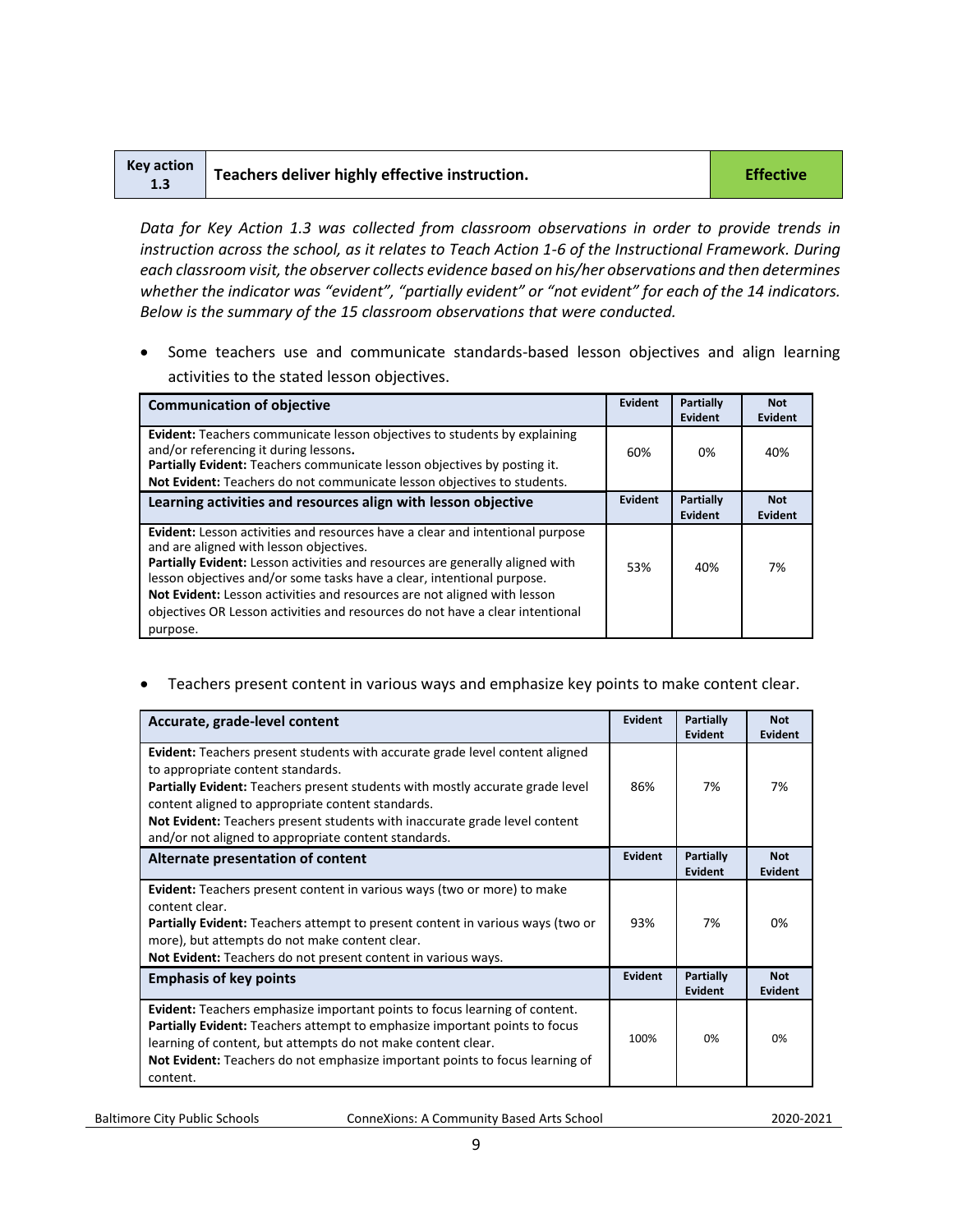• Most teachers use multiple strategies and tasks to engage all students in rigorous work.

| Scaffolded and/or differentiated tasks                                                                                                                                                                                                                                                                                                                                                  | Evident        | Partially<br>Evident | <b>Not</b><br>Evident |
|-----------------------------------------------------------------------------------------------------------------------------------------------------------------------------------------------------------------------------------------------------------------------------------------------------------------------------------------------------------------------------------------|----------------|----------------------|-----------------------|
| <b>Evident:</b> Teachers scaffold and/or differentiate tasks by providing access to<br>rigorous grade-level instruction for all students.<br>Partially Evident: Teachers attempt to scaffold and/or differentiated tasks, but<br>not all students are supported in accessing rigorous grade-level instruction.<br><b>Not Evident:</b> Teachers do not scaffold or differentiated tasks. | 80%            | 13%                  | 7%                    |
| Opportunities to engage with complex texts and tasks                                                                                                                                                                                                                                                                                                                                    | <b>Evident</b> | Partially<br>Evident | <b>Not</b><br>Evident |
| Evident: Students have opportunities and time to grapple with complex texts<br>and/or rigorous tasks.<br><b>Partially Evident:</b> Students have opportunities to engage with complex texts<br>and rigorous tasks superficially.<br><b>Not Evident:</b> Students have rare or no opportunities to engage with complex<br>texts and rigorous tasks.                                      | 74%            | 13%                  | 13%                   |

• Some teachers use evidence-dependent questioning.

| <b>Questions requiring justification</b>                                                                                                                                                                                                                                                                                                                                                     | Evident | Partially<br>Evident | <b>Not</b><br><b>Evident</b> |
|----------------------------------------------------------------------------------------------------------------------------------------------------------------------------------------------------------------------------------------------------------------------------------------------------------------------------------------------------------------------------------------------|---------|----------------------|------------------------------|
| Evident: Teachers asks questions that require students to cite evidence and<br>clearly explain their thought processes.<br>Partially Evident: Teachers ask questions that require students to explain<br>their thought processes or cite evidence but not both.<br>Not Evident: Teachers does not ask questions that require students to cite<br>evidence or explain their though processes. | 47%     | 33%                  | 20%                          |
| Clear and/or scaffolded questions                                                                                                                                                                                                                                                                                                                                                            | Evident | Partially<br>Evident | <b>Not</b><br><b>Evident</b> |
| <b>Evident:</b> Teachers asks questions that are clear and scaffolded.<br>Partially Evident: Teachers asks questions that are somewhat unclear to<br>students or lack scaffolding.<br>Not Evident: Teachers do not ask scaffolded questions.                                                                                                                                                 | 74%     | 13%                  | 13%                          |

#### • Most teachers check for student understanding and provide specific academic feedback.

| Informative checks for understanding                                                                                                                                                                                                                                                                                                                                                                                                       | Evident | Partially<br>Evident | <b>Not</b><br><b>Evident</b> |
|--------------------------------------------------------------------------------------------------------------------------------------------------------------------------------------------------------------------------------------------------------------------------------------------------------------------------------------------------------------------------------------------------------------------------------------------|---------|----------------------|------------------------------|
| <b>Evident:</b> Teachers conduct one or more checks for understanding that yield<br>useful information at key points throughout the lesson.<br><b>Partially Evident:</b> Teachers attempt to conduct checks for understanding, but<br>checks may only yield some useful information.<br>Not Evident: Teachers do not check for understanding during the lesson. OR<br>Teachers' checks for understanding are inappropriate or ineffective. |         | 13%                  | 0%                           |
| Specific, academic feedback                                                                                                                                                                                                                                                                                                                                                                                                                | Evident | Partially<br>Evident | <b>Not</b><br><b>Evident</b> |
| Evident - Teachers give specific academic feedback to communicate current<br>progress and next steps to move forward.<br>Partially Evident - Teachers give general academic feedback, but feedback<br>may not clarify next steps to move forward.<br>Not Evident - Teachers do not give academic feedback. OR When needed,                                                                                                                 | 47%     | 40%                  | 13%                          |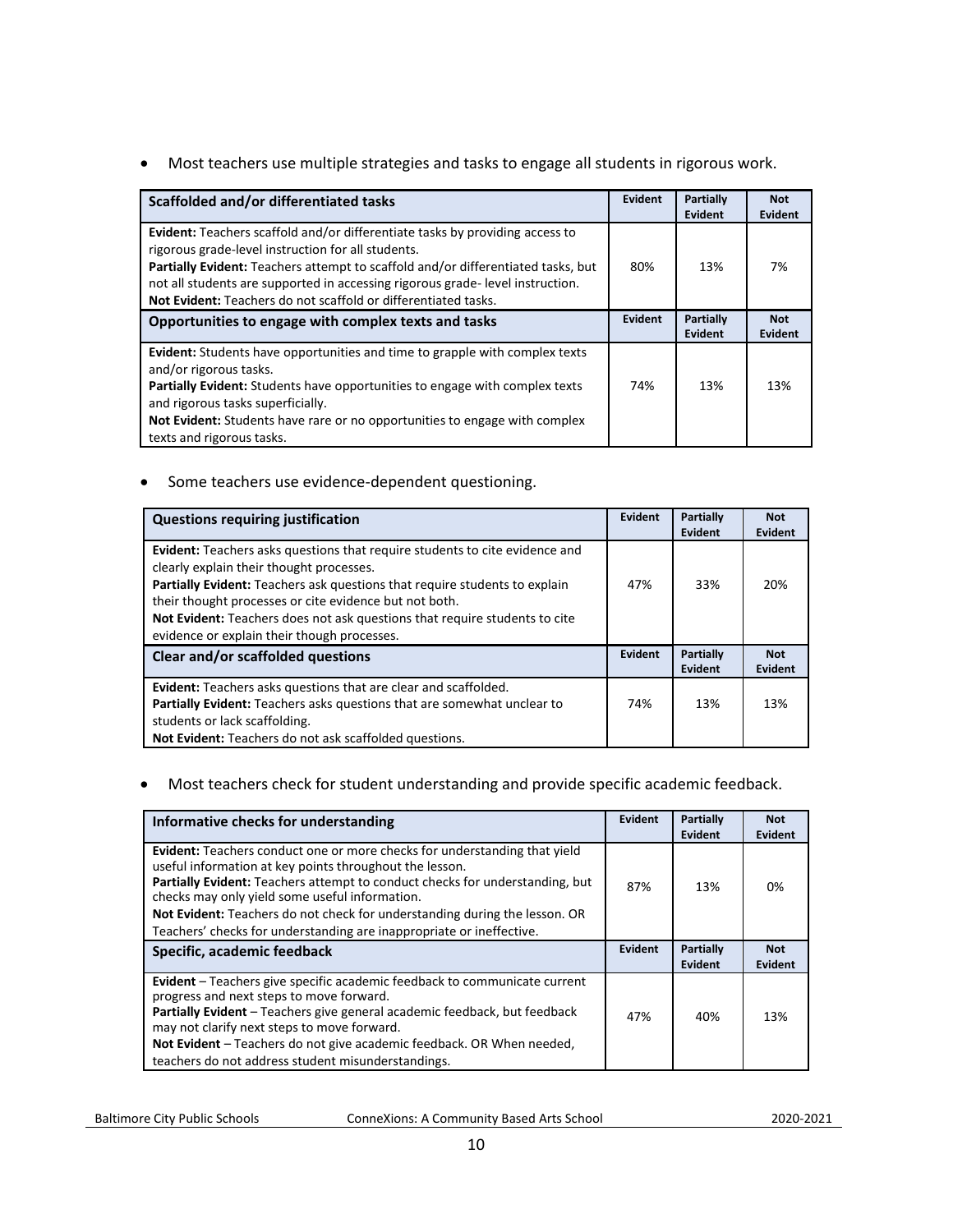• Some teachers facilitate academic talk.

| Opportunities for student-to-student interaction*                                                                                                                                                                                                                                                                                                                                                                                                                                                        | <b>Evident</b> | <b>Partially</b><br>Evident | <b>Not</b><br>Evident        |
|----------------------------------------------------------------------------------------------------------------------------------------------------------------------------------------------------------------------------------------------------------------------------------------------------------------------------------------------------------------------------------------------------------------------------------------------------------------------------------------------------------|----------------|-----------------------------|------------------------------|
| Evident: Teachers provide multiple or extended opportunities for student-to-<br>student interactions.<br><b>Partially Evident:</b> Teachers provide one opportunity for student-to-student<br>interactions.<br>Not Evident: Teachers provide no opportunity for student-to-student<br>interactions.                                                                                                                                                                                                      | 27%            | 0%                          | 73%                          |
| Evidence-based discussions*                                                                                                                                                                                                                                                                                                                                                                                                                                                                              | Evident        | Partially<br><b>Evident</b> | <b>Not</b><br><b>Evident</b> |
| <b>Evident:</b> In most student-to-student interactions, students engage in<br>discussions with their peers to make meaning of content or deepen their<br>understanding.<br><b>Partially Evident:</b> In few student-to-student interactions, students engage in<br>discussions with their peers to make meaning of content or deepen their<br>understanding.<br><b>Not Evident:</b> Students do not engage in discussions with their peers to make<br>meaning of content or deepen their understanding. | 27%            | 0%                          | 73%                          |
| Student academic talk                                                                                                                                                                                                                                                                                                                                                                                                                                                                                    | <b>Evident</b> | Partially<br>Evident        | <b>Not</b><br><b>Evident</b> |
| Evident: Students use academic talk and, when necessary, teachers<br>consistently and appropriately support students in speaking academically.<br>Partially Evident: Students sometimes use academic talk, and teachers<br>inconsistently or inappropriately supports students in speaking academically.<br>Not Evident: Students do not use academic talk, and teachers does not<br>support students in speaking academically.                                                                          | 53%            | 20%                         | 27%                          |

\*Due to the COVID 19 pandemic, the shift to virtual learning, and the limitation of the recorded synchronous recorded lessons, two of the three indicators above (opportunities for student-tostudent interaction and evidence-based discussions) were not included in the calculation to determine the overall rating for this Key Action. The percentages for these indicators are provided for informational purposes only. The percentage for student academic talk was still included in the overall rating.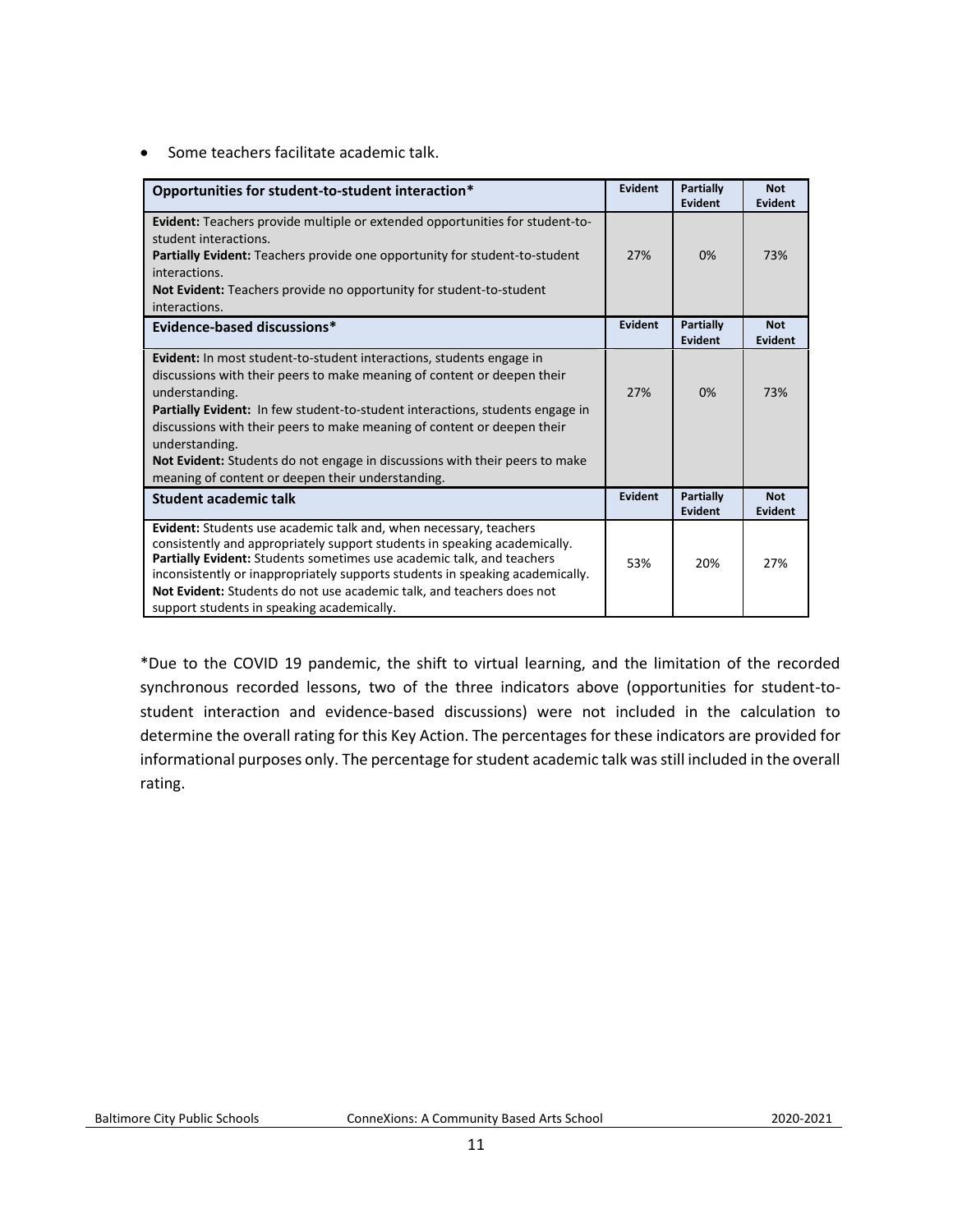| <b>Kev action</b> | Teachers establish a classroom environment in which teaching and | <b>Not Rated</b> |
|-------------------|------------------------------------------------------------------|------------------|
| 1.4               | learning can occur.                                              |                  |

#### • Teachers implement routines to maximize instructional time.

| <b>Maximized instructional time</b>                                                                                                                                                                                                                                                                                                                                                                            | <b>Evident</b> | Partially<br><b>Evident</b> | <b>Not</b><br>Evident |
|----------------------------------------------------------------------------------------------------------------------------------------------------------------------------------------------------------------------------------------------------------------------------------------------------------------------------------------------------------------------------------------------------------------|----------------|-----------------------------|-----------------------|
| <b>Evident:</b> Students re only idle for very brief (less than 2 minutes) periods of<br>time while waiting for teachers.<br>Partially Evident: Students may be idle for short periods of time (2-4<br>minutes) while waiting for teachers.<br>Not Evident: Students may be idle for significant periods of time (4 minutes)<br>or more) while waiting for teachers.                                           | %              | %                           | %                     |
| Smooth routines and procedures                                                                                                                                                                                                                                                                                                                                                                                 |                | Partially<br><b>Evident</b> | <b>Not</b><br>Evident |
| Evident: Routines and procedures run smoothly with minimal or no<br>prompting from the teachers.<br>Partially Evident: Routines and procedures run smoothly with some<br>prompting from the teachers.<br>Not Evident: Routines and procedures are in place but require significant<br>teachers prompting and direction. OR There are no evident routines or<br>procedures, so the teachers direct all of them. | %              | %                           | %                     |

#### • Teachers build a positive, learning-focused classroom culture.

| <b>Teacher-to-student interactions</b>                                                                                                                                                                                                                                                                                                                                                           | Evident        | <b>Partially</b><br>Evident | <b>Not</b><br><b>Evident</b> |
|--------------------------------------------------------------------------------------------------------------------------------------------------------------------------------------------------------------------------------------------------------------------------------------------------------------------------------------------------------------------------------------------------|----------------|-----------------------------|------------------------------|
| <b>Evident:</b> Teacher interactions with students are positive and respectful.<br>Partially Evident: Some interactions among teachers and students<br>demonstrate a positive rapport and respect while other interactions<br>demonstrate a lack of rapport/respect.<br>Not Evident: Little to no interactions among teachers with students<br>demonstrate a positive rapport/mutual respect.    |                | ℅                           | %                            |
| <b>Student-to-teacher interactions</b>                                                                                                                                                                                                                                                                                                                                                           | <b>Evident</b> | <b>Partially</b><br>Evident | <b>Not</b><br>Evident        |
| <b>Evident:</b> Student interactions with teachers are positive and respectful.<br>Partially Evident: Some interactions among students and teachers<br>demonstrate a positive rapport/mutual respect while other interactions<br>demonstrate a lack of rapport/respect.<br>Not Evident: Little to no interactions among students with teachers<br>demonstrate a positive rapport/mutual respect. | %              | %                           | %                            |
| <b>Student-to-student interactions</b>                                                                                                                                                                                                                                                                                                                                                           | Evident        | Partially<br>Evident        | <b>Not</b><br><b>Evident</b> |
| <b>Evident:</b> Student-to-student interactions are positive and respectful.<br>Partially Evident: Some interactions among students demonstrate a positive<br>rapport/mutual respect while other interactions demonstrate a lack of<br>rapport/respect.<br>Not Evident: Little to no interactions among students demonstrate a<br>positive rapport/mutual respect.                               | %              | %                           | %                            |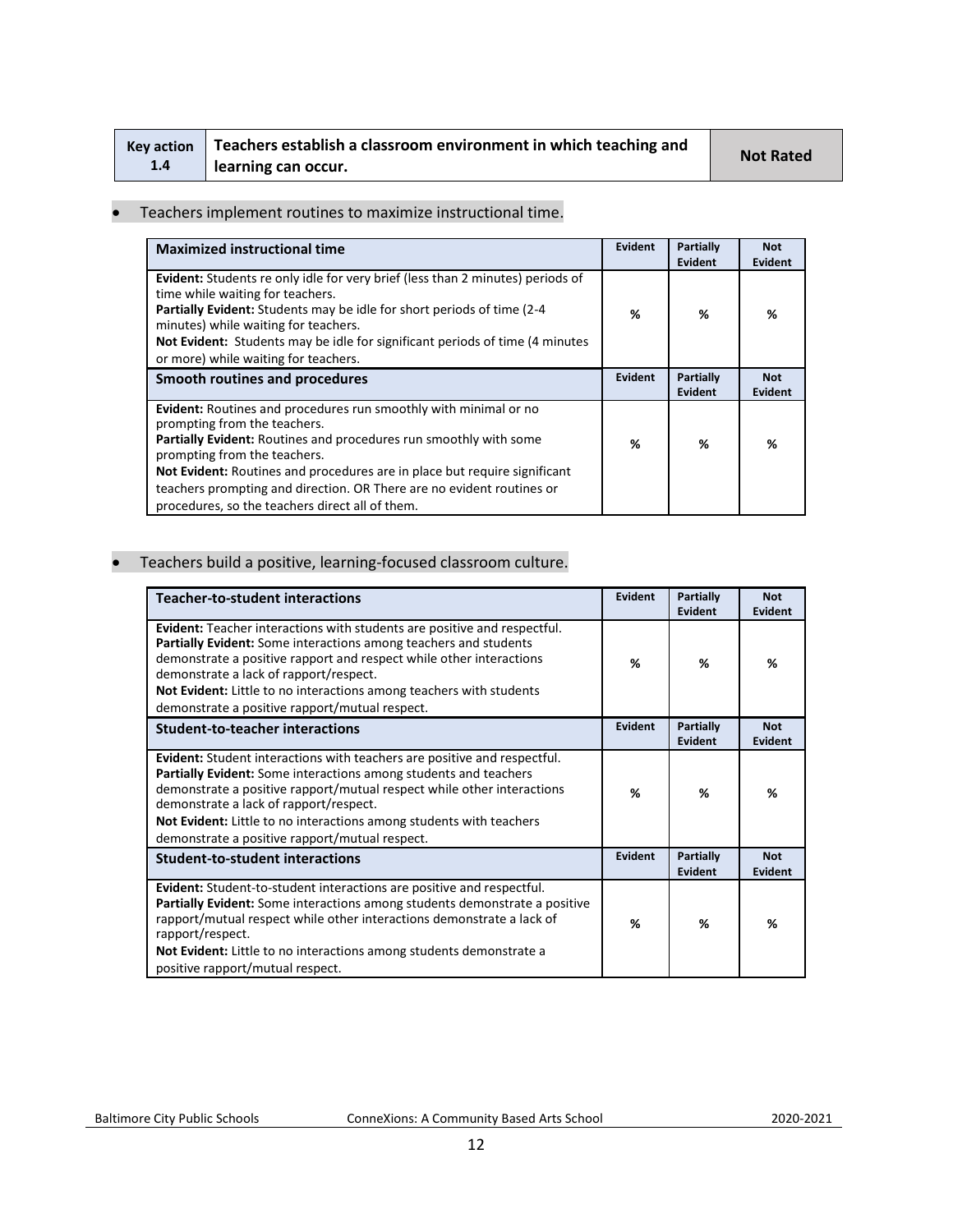• Teachers reinforce positive behavior and redirect off-task or challenging behavior, when needed.

| Reinforce positive behavior                                                                                                                                                                                                                                                                                                                                                                                                                                                                                                                                         |         | Partially<br>Evident | <b>Not</b><br>Evident |
|---------------------------------------------------------------------------------------------------------------------------------------------------------------------------------------------------------------------------------------------------------------------------------------------------------------------------------------------------------------------------------------------------------------------------------------------------------------------------------------------------------------------------------------------------------------------|---------|----------------------|-----------------------|
| <b>Evident:</b> Teachers promote and reinforce positive behavior.<br>Partially Evident: Teachers occasionally acknowledge positive behavior but                                                                                                                                                                                                                                                                                                                                                                                                                     |         |                      |                       |
| focus more on negative behavior.<br>Not Evident: Teachers primarily focus on negative behavior.                                                                                                                                                                                                                                                                                                                                                                                                                                                                     | %       | %                    | ℅                     |
| <b>On-task behavior</b>                                                                                                                                                                                                                                                                                                                                                                                                                                                                                                                                             | Evident | Partially<br>Evident | <b>Not</b><br>Evident |
| <b>Evident:</b> Students are on-task and active participants in classwork and<br>discussions.<br><b>Partially Evident:</b> Some students exhibit frequent off-task behavior in the<br>classroom. AND/OR Most students exhibit occasional off-task behavior in<br>the classroom.<br><b>Not Evident:</b> Students exhibit consistent off-task behavior in the classroom.                                                                                                                                                                                              | %       | %                    | ℅                     |
| Time impact of redirection/discipline of off-task behavior                                                                                                                                                                                                                                                                                                                                                                                                                                                                                                          |         | Partially<br>Evident | <b>Not</b><br>Evident |
| <b>Evident:</b> Teachers address behavioral issues (if any) with minimal interruption<br>to instructional time (less than 2 minutes).<br>Partially Evident: Teachers address behavioral issues with some interruption<br>to instructional time (2-4 minutes).<br><b>Not Evident:</b> Teachers address behavioral issues in a manner that does not<br>fully solve the issue causing significant interruption to instructional time (4)<br>minutes or more). OR Teachers does not address behavioral issues, allowing<br>student misbehavior to continue or escalate. | %       | %                    | %                     |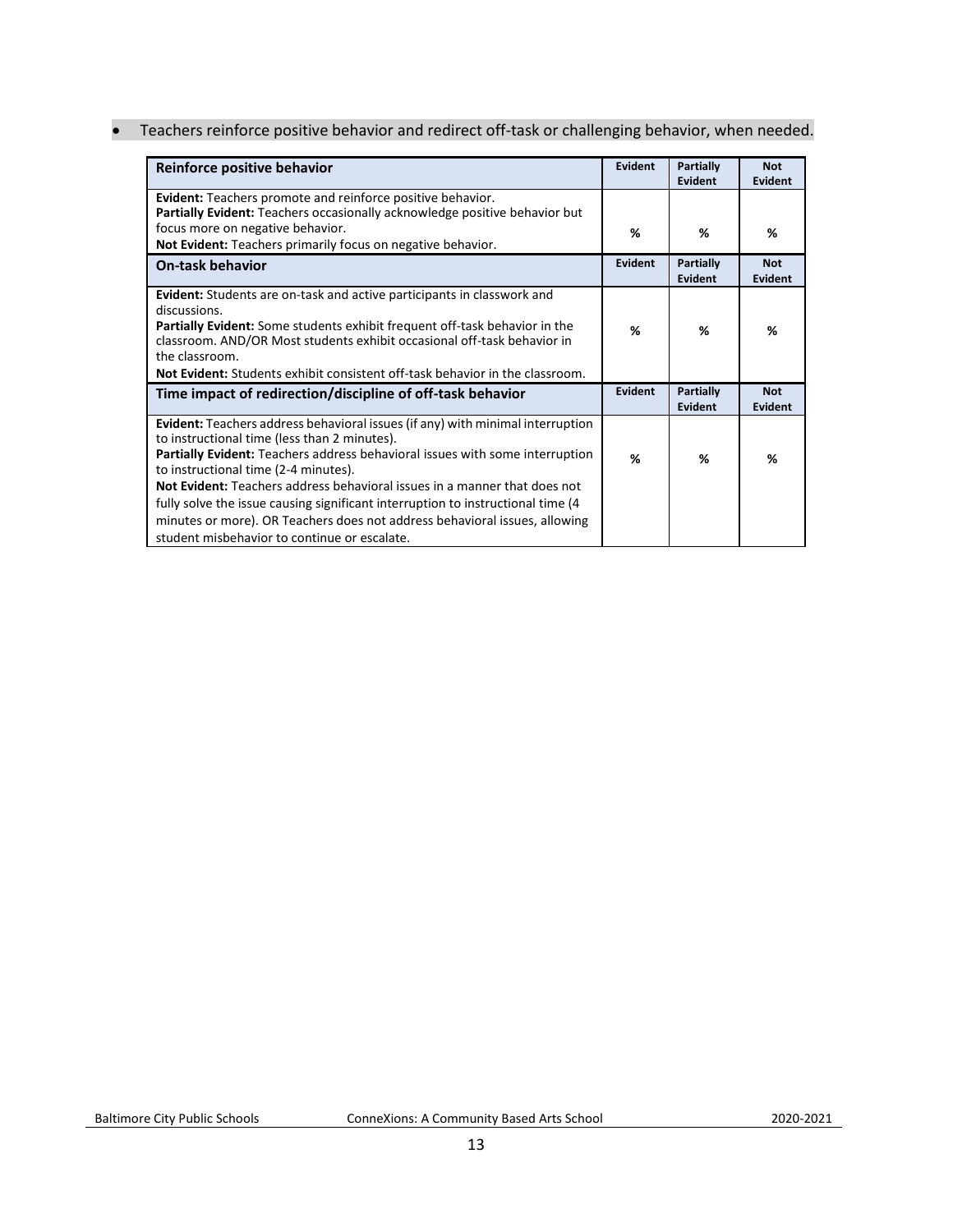#### <span id="page-13-0"></span>**Domain 2: Talented People**

| <b>Kev action</b> | The school implements systems to select effective teachers and | <b>Not Rated</b> |
|-------------------|----------------------------------------------------------------|------------------|
| 2.1               | staff whose skills and beliefs meet the needs of the school.   |                  |

- School leadership has implemented organizational structures for selection and/or placement across staffing positions that addresses student well-being and academic performance.
- School leadership recruits' candidates using multiple stakeholders and measures to assess each candidate's qualifications in alignment with school needs.

| <b>Key action</b> | The school develops teacher and staff capacity through | <b>Effective</b> |
|-------------------|--------------------------------------------------------|------------------|
| 2.2               | individualized support and professional development.   |                  |

- School leadership ensures the implementation of a mentoring program, when applicable, to support the development of all new teachers and staff and monitors the program's effectiveness. According to school leadership and teachers, instructional coaches serve as mentors to early career teachers (first through third year of teaching). School leadership and teachers added that teachers meet as needed with coaches, and supports include planning, modeling, observations, SLO support, and more. Teachers noted they are also encouraged to observe other teachers, and prior to the pandemic, visited other schools. Further, teachers stated that they have been provided with resources from their coaches, and school leadership noted that supports are documented through coaching trackers. Continuing, teachers indicated that they receive support from administration and their teams as well and were strategically placed on teams with veteran teachers. Lastly, school leadership and teachers indicated that teachers participated in the district's New Teacher Institute. Review of coaching schedules confirmed meetings with individual teachers, and topics included professional development, informal observations, planning support, instruction and assessments. Review of a New Teachers Beginning of School Professional Development agenda revealed that topics included technology, what do effective teachers do, curriculum and instruction, school-wide discipline system and incentives, classroom management, assessments, and a virtual school tour.
- School leadership uses multiple methods to provide timely support and interventions to struggling teachers and staff as indicated by data and/or informal or formal observations. In focus groups, school leadership and teachers reported that struggling teachers can be identified through lesson plans, informal and formal observations, and self-referral. Teachers added that through conversations with students, school leadership can also identify struggling teachers. Further,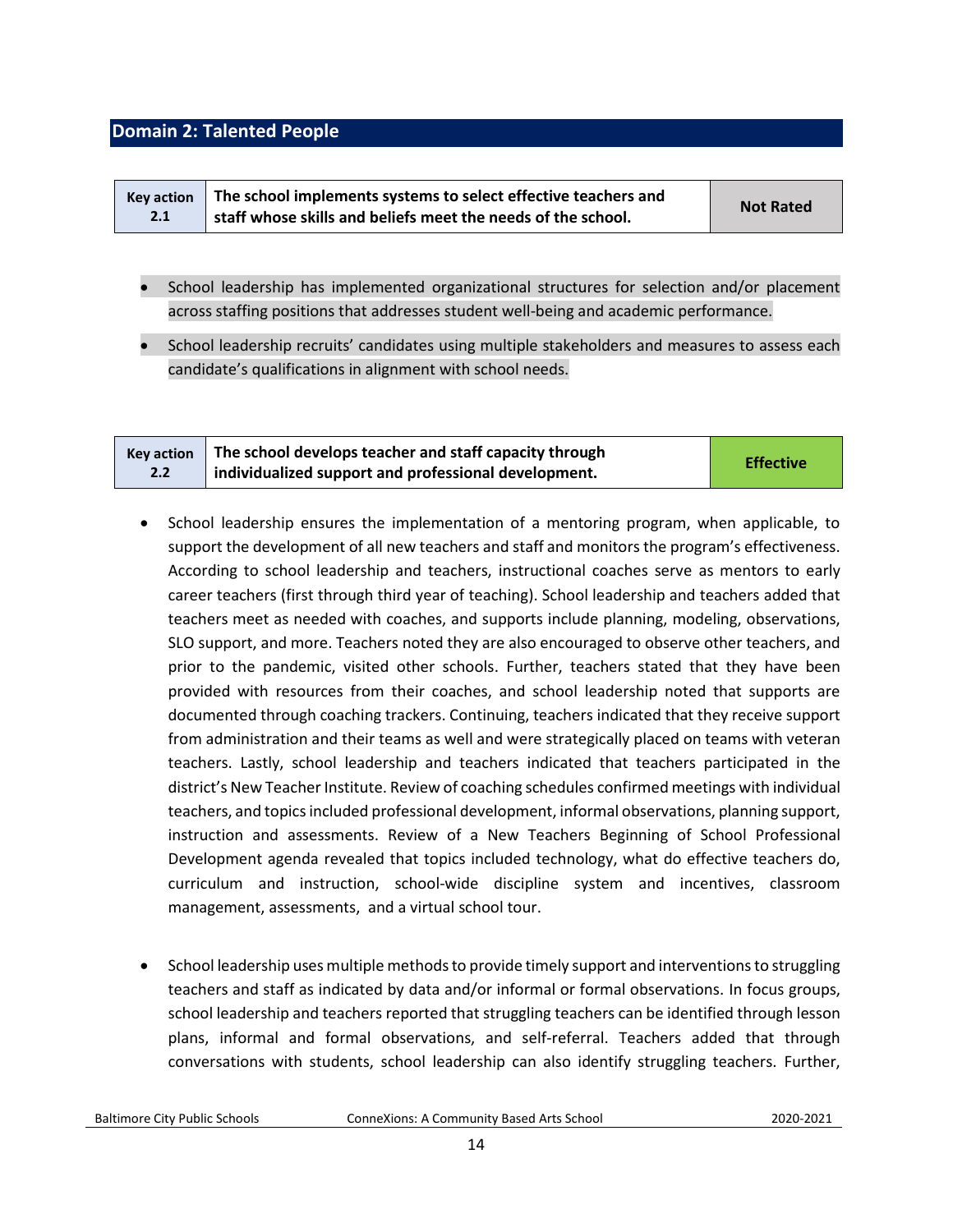school leadership stated that supports can include co-teaching and peer observations, while teachers noted observations, check-ins, collaboration with teams, and some teachers also indicated professional development and other resources. Continuing, school leadership noted that two teachers are currently on action plans related to lesson planning, and coaches are meeting with teachers to provide supports; review of action plans confirmed that areas for improvement noted use of curricular resources to prepare, and supports included collaboration with instructional coaches to plan, informal observations, lesson plan feedback and more.

• School leadership engages all staff in differentiated professional development based on identified needs. According to school leadership, teachers, the board and operator, the school has focused on the 4 R's for this year (Relationship, Rigor, Relevance, Ready) around which to center professional development for staff. School leadership and teachers added that related to those areas, topics have included content and curriculum planning, virtual learning platforms, SEL (such as restorative practices), and communication with families. Further, regarding differentiation, school leadership and teachers noted that sessions related to use of technology (such as training on Nearpod, IXL and Achieve 3000) were differentiated based on skill level, and sessions have also been differentiated based on content. For example, one team is working with Legacy Pathways each week around curriculum development and resources, which the operator confirmed. Continuing, school leadership and teachers indicated that PD is informed by trends observed as well as teacher feedback. Lastly, regarding impact, school leadership and teachers reported that the goal is for teachers to implement practices learned from PD, and that it is engaging and meaningful. Review of content PD agendas confirmed a focus on the 4 R's and support from Legacy Pathways, and review of agendas also revealed topics included student engagement, the Instructional Framework, Flocabulary, google classroom and more.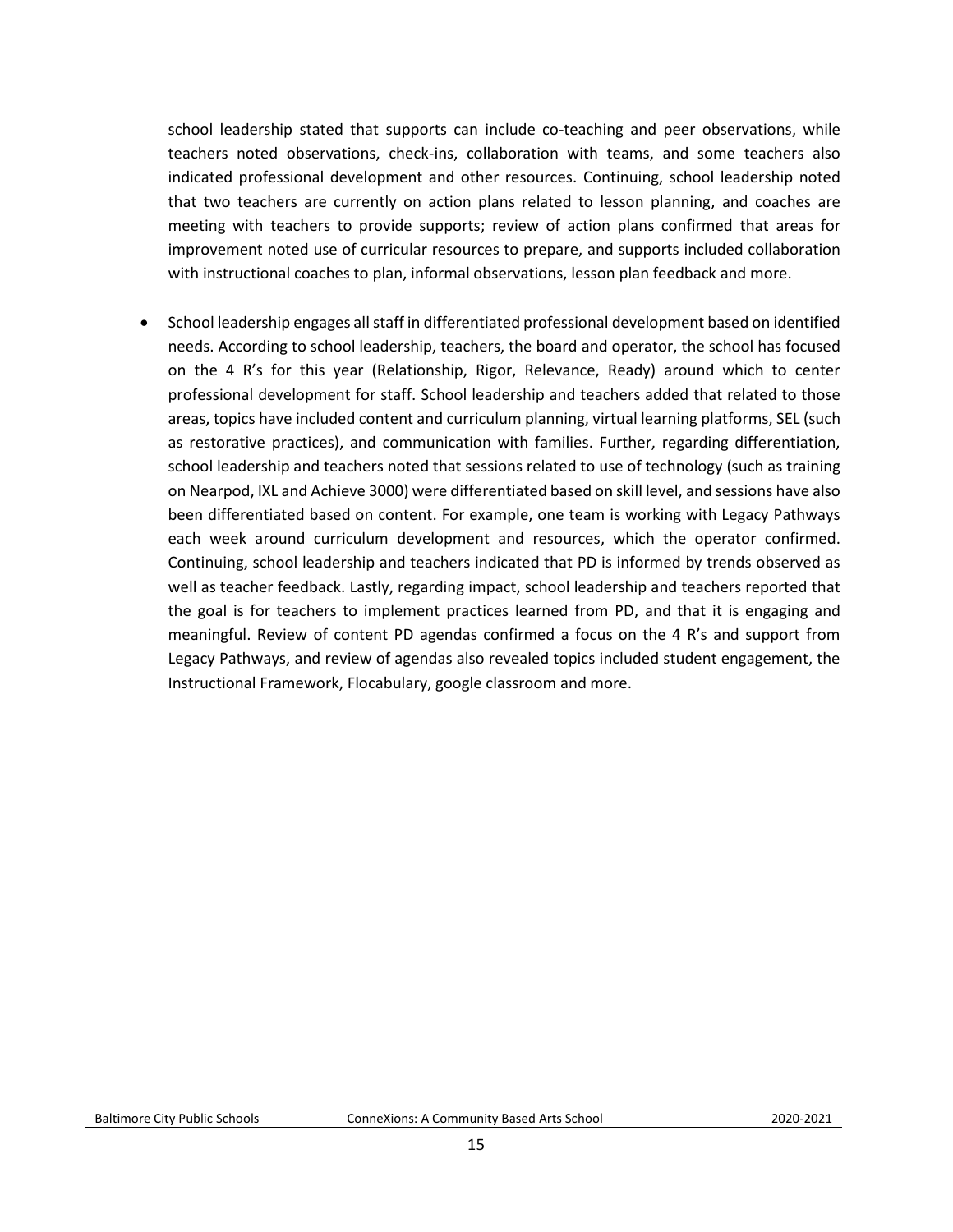#### <span id="page-15-0"></span>**Domain 3: Vision and Engagement <sup>3</sup>**

**Key action 3.1 The school has a clear vision and mission that promotes studentcentered, culturally relevant learning that prepares students for future success.** 

**Effective**

- The school community shares a clear understanding of the school's mission and vision, including a clear understanding of initiatives and values that support high student achievement. According to all stakeholders - school leadership, the board, operator, teachers, family members, and students - the mission and vision is centered around artistic and academic excellence, cultural identity and community engagement. Stakeholders added that the vision and mission are manifested through a thriving arts program (including African drumming) supported by partners such as Arts Everyday and which is showcased throughout the city and country, special event and after school programming, mental health services for staff and students, and family engagement events and resources. Stakeholders added that students have participated in community clean up events. Regarding awareness, stakeholders noted that the vision and mission are in the name of the school, posted throughout the building, reviewed in PD for staff, discussed in morning huddles, noted in correspondence, and generally infused throughout the school. Review of videos of performances, an Ubuntu community PPT, and a Spirit of ConneXions video confirmed a focus on arts and community.
- School leadership ensures that the school's programs are culturally relevant and incorporate skills for 21st century success. In focus groups, school leadership, teachers, families, board and operator reported that the school incorporates culture (particularly African and European) through the arts program, and students experience teaching through a lens of cultural relevance, which includes discussions of current events, such as the Black Lives Matter movement. School leadership and teachers added that Black History Month programming is extended beyond the month of February, and includes performances, which review of a flyer and video confirmed; some teachers noted a Hispanic Heritage event was held and women's month is also celebrated. School leadership and teachers further noted that after school programming, including the LGBTQ, business and garden clubs, provide exposure and safe spaces for students; the school also has gender neutral bathrooms in the building. Further, school leadership and teachers noted that master classes with artists in the field are offered, guest speakers engage students in exposure to future careers, students participate in college tours, and engage in experiential learning through trips to North Bay, Florida, and more. Lastly, some teachers noted that Transition Services supports students with disabilities in securing employment options post-graduation. Review of flyers revealed that students also watched Roots and participated in a dialogue, while an SEL

 $\overline{\phantom{a}}$ 

 $3$  The family focus group included eight participants, three of whom were parents.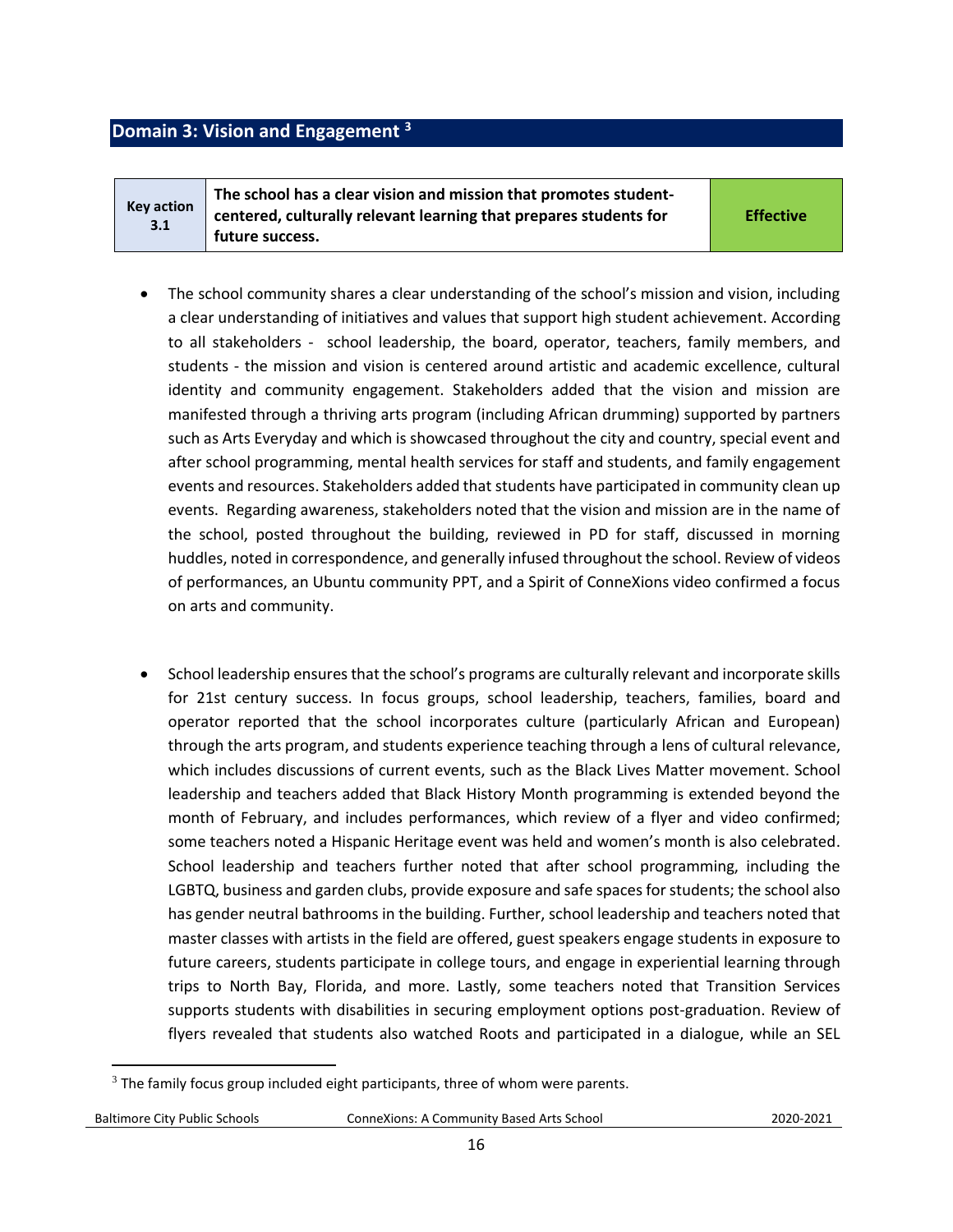teacher resource revealed discussions after the Capitol Riots. Review of green team documentation confirmed beautification efforts and urban gardening.

|     | Key action $\parallel$ The school cultivates and sustains open communication and | <b>Effective</b> |
|-----|----------------------------------------------------------------------------------|------------------|
| 3.2 | decision-making opportunities with families and the community.                   |                  |

- The school implements systems to build strong relationships with families and garners feedback in order to make schoolwide decisions. According to school leadership, teachers, families and students, family engagement has been a priority for the current year given the virtual environment, and the school invested in Classroom Parent (a communication platform which fosters family engagement/involvement) in order to strengthen communication with families, and also communicates via emails, texts, phone calls, Parent Link, google classroom, social media and more; documents are translated into Spanish as needed and staff support with translation. School leadership, teachers and families added that the school has provided resources to families in need such as food, conducted home visits, and a technology expert from the school has also visited homes to assist with access. Further, school leadership, teachers, families, and students noted that the school hosts community meetings and family events monthly (including movie night, Paint and Chill, and Trivia night), and has a Parent Teacher Association (PTA) and Family Community Engagement (FCE) that meet monthly. Continuing, school leadership, teachers, families and students indicated that the school garners feedback via surveys and monthly PTA and FCE meetings, and feedback has informed re-opening, budget priorities, family events and more. Lastly, some teachers noted that families can also attend board meetings, and families stated that the principal and school overall has been engaging, hands-on, and worked hard to serve students and assist families. Review of paint and chill flyers, family movie night agenda, family fitness night flyers, home visit form documents, Back to School Night flyer and more confirmed events and some of the practices noted above.
- The school builds strong relationships with community stakeholders and leverages resources to meet the needs of students and the school. In focus groups, school leadership, teachers, the board and operator stated that a variety of partners support the school, including Concentric (home visits), Aziza Peace (mentoring and after school activities for students, particularly LGBTQ), KEYS (wrap around supports for students and families), Arts Everyday (art showcases and job opportunities) and Legacy Pathways (pedagogy support for the Science team); students confirmed the Aziza Peace partnership, while parents confirmed KEYS. School leadership added that partners also include Downtown Lockeroom (incentives) and Roberta's House (grief and loss support), while families noted the Maryland Food Bank, Shoprite and a family shelter. Further, school leadership noted that partnerships develop through referrals and word of mouth and are vetted by school staff to determine if there is a fit and are invited to town halls to provide feedback.

| <b>Baltimore City Public Schools</b> |  |  |
|--------------------------------------|--|--|
|                                      |  |  |

Baltimore City Public Schools ConneXions: A Community Based Arts School2020-2021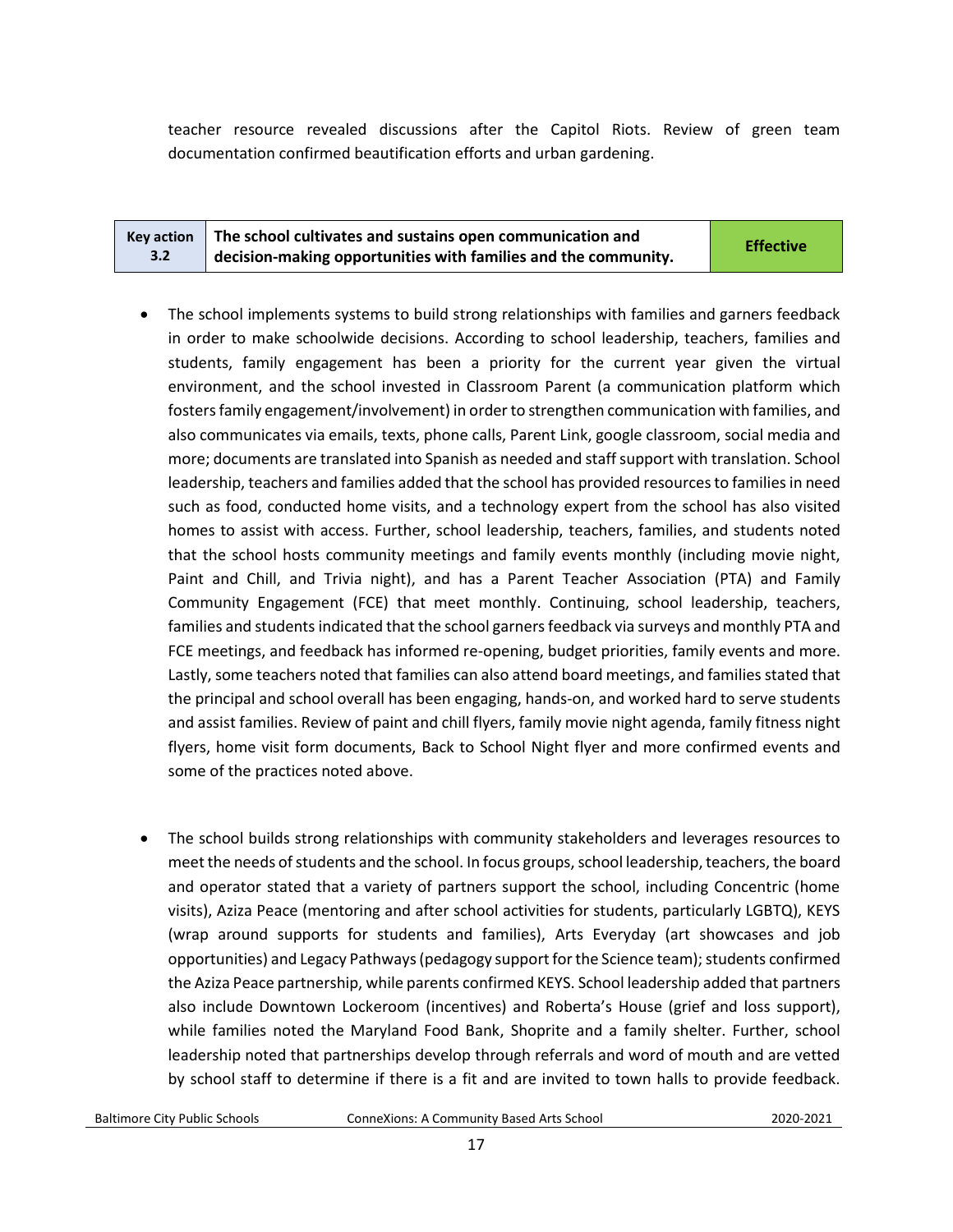Review of an Aziza Peace flyer confirmed after school programming is provided virtually, and review of a Legacy Pathways partnership log confirmed a focus on STEM.

| <b>Key action</b><br>3.3 | The climate and culture of the school creates a welcoming learning<br>environment that meets the academic, social, and emotional needs<br>of each student. | <b>Not Rated</b> |
|--------------------------|------------------------------------------------------------------------------------------------------------------------------------------------------------|------------------|
|--------------------------|------------------------------------------------------------------------------------------------------------------------------------------------------------|------------------|

- The school implements and monitors school protocols that create an environment where students, staff, and families feel welcome and safe.
- The school develops proactive systems that support individual students' social, emotional, and socioeconomic needs.
- School leadership establishes consistent structures to recognize and celebrate student achievement.
- School leadership establishes consistent structures that demonstrate value and recognition of staff.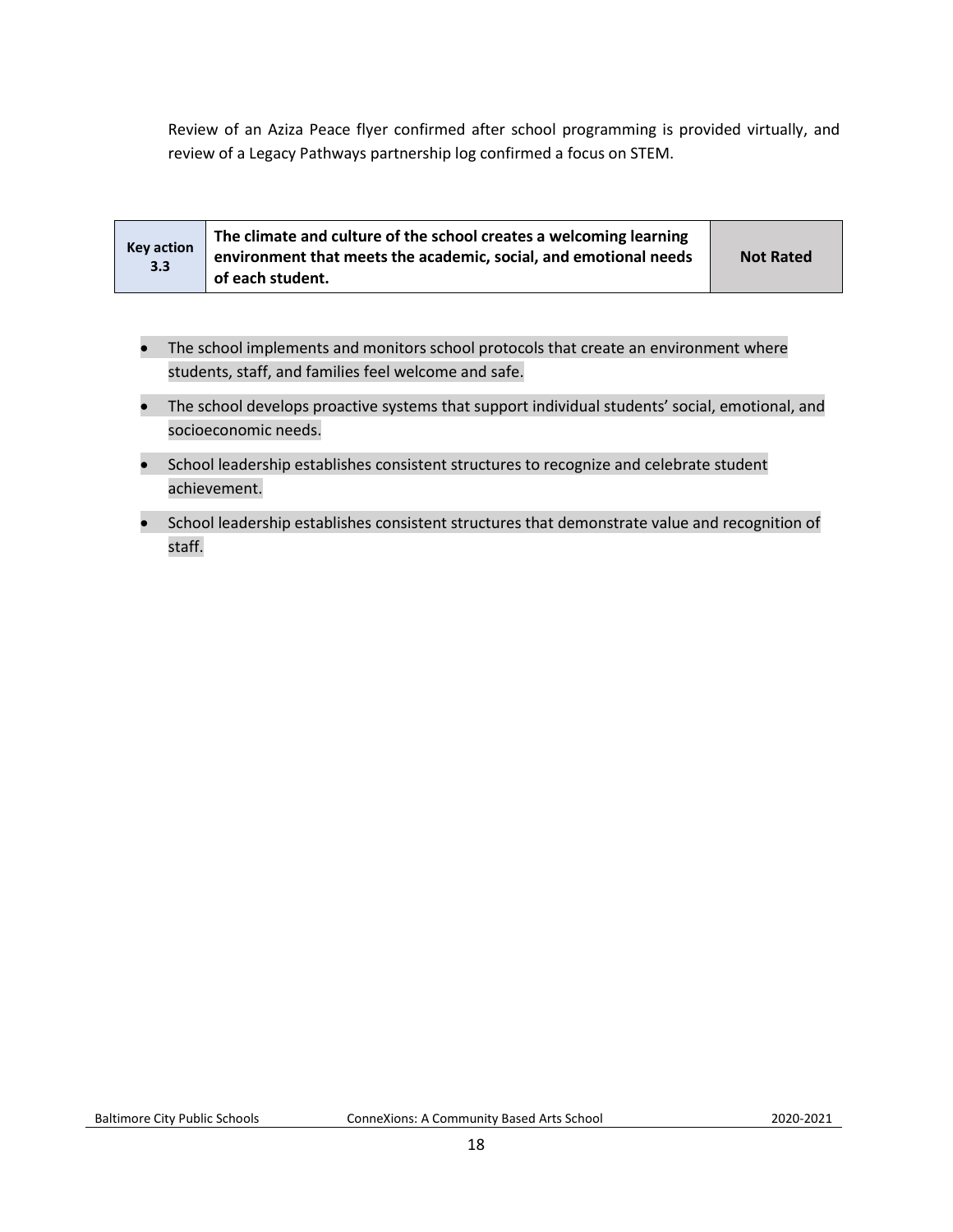#### <span id="page-18-0"></span>**Domain 4: Strategic and Professional Management**

|     | Key action $\parallel$ The school establishes clear goals for student achievement and | <b>Developing</b> |
|-----|---------------------------------------------------------------------------------------|-------------------|
| 4.1 | tracks progress toward goals.                                                         |                   |

- School leadership collaborates with teachers to establish and communicate measurable goals for the improvement of student learning and strategies aligned to the goals; however, not all teachers could articulate the goals or strategies. According to school leadership, the board and operator, the school-wide goals developed out of the Comprehensive Support and Improvement (CSI) root cause analysis process and include multi-year growth goals for middle school ELA and Math to move to the 40<sup>th</sup> percentile based on NWEA MAP scores, which most teachers confirmed. However, some teachers did not know the targets, while other teachers noted more general goals around student engagement and a decrease in students requiring remediation; other teachers indicated there was an attendance goal. School leadership and teachers stated that goals were communicated in the beginning of the year and have been referenced during the year in team meetings, weekly PD, and morning and afternoon huddles. Further, school leadership noted that strategies to support the goals included small group instruction, intervention, use of data to differentiate instruction and after school programming. Some teachers confirmed data use and differentiation, but teachers also noted professional development, retreats to develop the goals, technology and SEL support. Some teachers also reported that they were not aware of specific strategies. Review of an infographic with the CSI goals confirmed they were based on a root cause analysis with a target of the  $40<sup>th</sup>$  percentile in NWEA MAP, and also included grade level performance over the last three years. Review of the CSI plan confirmed the goals and noted strategies included data analysis (progress monitoring), PD, interventions, summer programs and SEL.
- School leadership and some staff participate in regular analysis of data and instructional practices to monitor progress towards goals, revisiting and adjusting action plans as needed. In focus groups, school leadership and teachers reported that NWEA MAP is administered three times over the course of the year, and they are in the process of reviewing data currently. School leadership and teachers added that while in previous years they have reviewed data throughout the year as a staff collectively, the pandemic has posed challenges, so data is shared with the ILT and disseminated to teachers in grade level teams after the Fall and Winter assessments in PD. Teachers indicated MAP data is also used for their SLOs. Further, school leadership noted that the math team analyzes Anet data after each administration. Continuing, some teachers noted testing updates were shared via email. Lastly, school leadership and teachers noted that goals and strategies have remained the same since their inception. Review of an email confirmed that MAP growth from the winter assessment was shared with the middle school team, linked to their SLOs.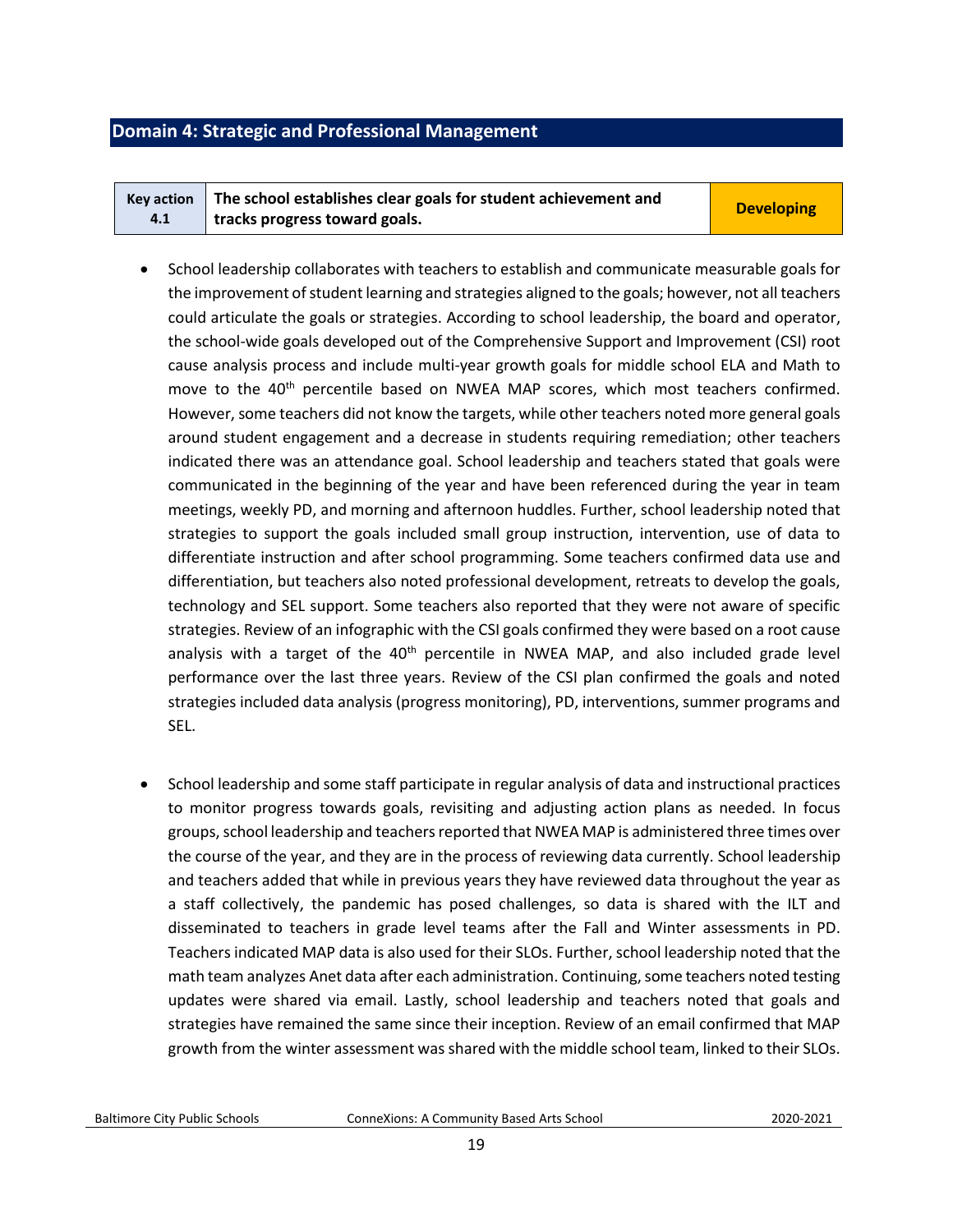Review of the CSI Data Monitoring Protocol from January displayed growth by grade in MAP reading and Math from Fall 2019 to Fall 2020.

| <b>Key action</b><br>4.2 | School leadership allocates and deploys the resources of time,<br>human capital, and funding to address the priority growth goals for<br>student achievement. | <b>Effective</b> |
|--------------------------|---------------------------------------------------------------------------------------------------------------------------------------------------------------|------------------|
|--------------------------|---------------------------------------------------------------------------------------------------------------------------------------------------------------|------------------|

- Budget distributions and resource allocations are aligned to school goals and priorities that support equitable learning environments. According to school leadership, families and teachers, funding was allocated for a Director of Climate and Culture, who supported student engagement efforts, and also for two instructional coaches. School leadership and teachers added that funding is also used to support the arts programming, including drumming, dance, and arts media. Further, school leadership, families, students, and teachers stated that investments were made in technology this year to support student access at home in a virtual learning space (laptops and hotspots), and also in online intervention programs, such as FEV tutoring, Moby Max, IXL and platforms such as Nearpod, as well as PD to prepare teachers for the shift to virtual instruction; families and school leadership also indicated student supplies were provided. Review of purchase orders for Nearpod and Moby Max confirmed investments in online platforms and interventions and review of a budget document for SY21 confirmed investments in laptops and computers, instructional supplies and more. Continuing, school leadership, families and teachers noted that families and staff had opportunities to view and provide feedback on the budget through surveys. Review of the community budget forum presentation confirmed stakeholder feedback and priorities for the current and upcoming years related to student engagement (including technology and interventions), student wholeness, math and literacy and summer programming. Lastly, school leadership noted an investment in safety equipment to support school re-opening efforts, such as temperature scanners, floor decals, sanitizing stations and desk shields.
- School leadership leverages staff in key roles in support of school-wide goals. In focus groups, school leadership and teachers stated that teachers serve on the Instructional Leadership Team (ILT), a governing body for the school, which includes a representative from each grade level. School leadership and teachers added that teachers who are technologically savvy have been able to provide PD to staff on platforms such as Google Classroom, Nearpod, Moby Max, Seesaw and Achieve 3000. Further, teachers noted that staff serve as mentors and testing coordinators, while school leadership noted a staff member leads the after school program. Continuing, school leadership and teachers stated that teachers are identified to take on leadership roles based on talent, engagement, and growth. Review of ILT agendas confirmed that teachers serve in these roles, and that school-wide attendance, MAP, Anet, and progress monitoring were discussed in January.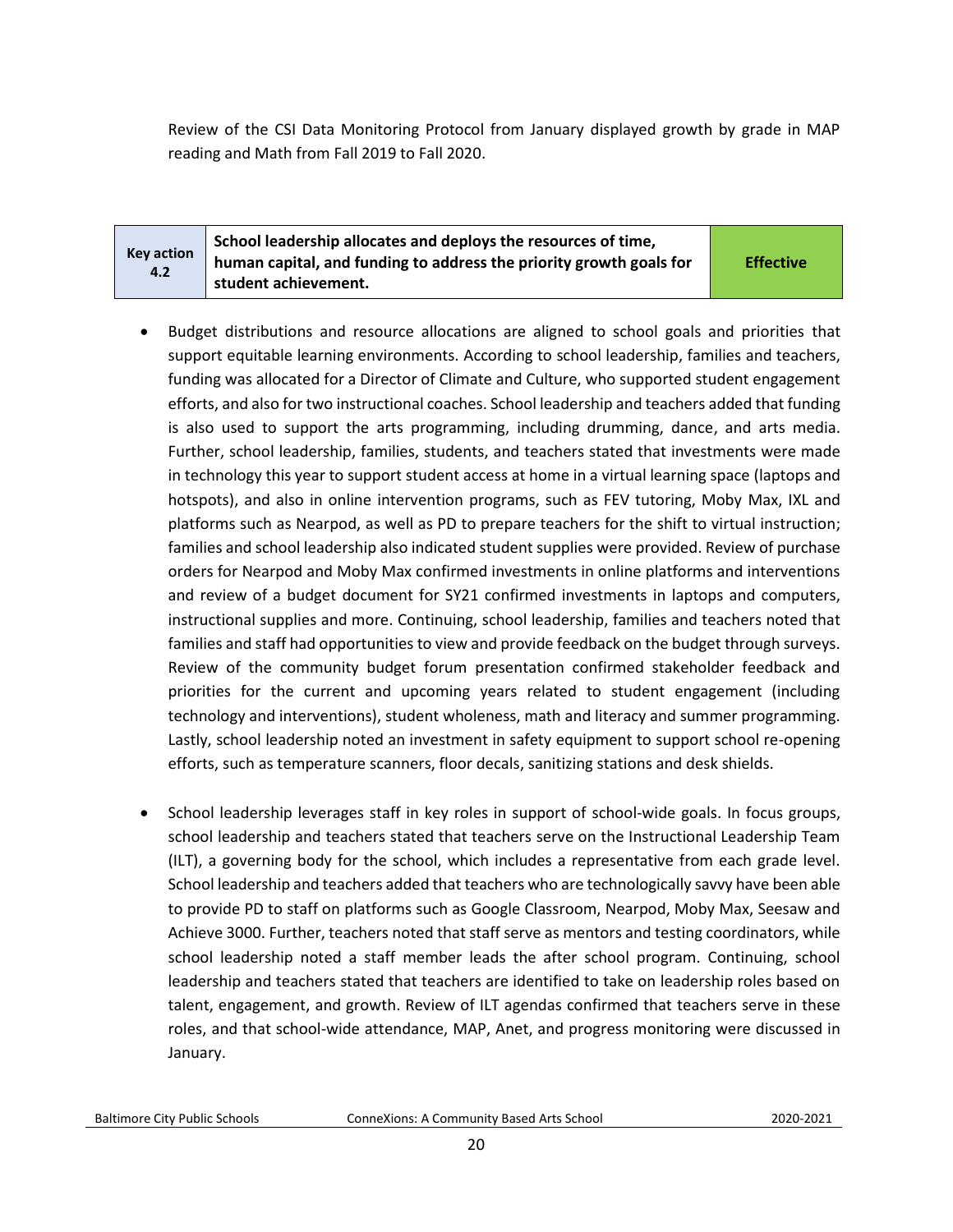• School leadership leverages common staff time to focus on professional learning and collaboration in support of student achievement. According to school leadership and teachers, teachers have time during weekly PD days to meet by content area, and topics include planning curriculum, data analysis, and instruction. Teachers added that they also meet bi-weekly in grade level teams (middle school and high school), and discuss grading, pacing, student activities and attendance, and more. Further, school leadership and teachers noted that special educators meet together, and the arts team meets together. Lastly, school leadership and teachers noted that one content team is meeting with a partner who supports curriculum and provides PD. Review of content planning agendas confirmed topics included planning, instruction, data, pacing, interventions and more.

• The governing board or operator maintain essential knowledge of the school and provide some oversight of the academic program. According to school leadership, the board and operator, the operator is in the building frequently, and the board had previously spent time in the school prior to the pandemic but is still invited to virtual events and can access virtual instruction. School leadership, the board, and operator added that through monthly board meetings, the principal presents updates through a dashboard which tracks a variety of data points, including the goals developed through the CSI process (which the operator and board articulated) and relevant student data to track progress, including NWEA and Anet assessment data, attendance, and graduation rates, as well as PD, staffing, and areas of concern are noted and addressed. Further, school leadership, the board and operator noted the data is used to address deficits, such as challenges posed to engagement for the current year, which resulted in the use of hall monitors to conduct home visits, or the provision of technology to students. Further, the board and operator noted that through an annual retreat, the board and operator worked with the school teams to reflect on the previous year in terms of successes and challenges, and plan for the upcoming year, through the development of goals and the dashboard, and a multi-year perspective is used; the board and operator articulated the growth targets for middle school students related to math and reading, as measured by NWEA. However, though the board indicated that data was shared as it was received, they could only reference data points from the Fall, which were not specific, and noted concerns with the reliability of data given the virtual learning environment. Lastly, school leadership, the board and operator added that the school was built on teacher voice, the arts and small class sizes, and they have stayed true to their contractual charter agreement in these regards. Review of board meeting agendas and reports noted principal updates, as well as updates on staffing, enrollment, grants, virtual learning and more; review also confirmed that data was included, such as attendance by grade, and changes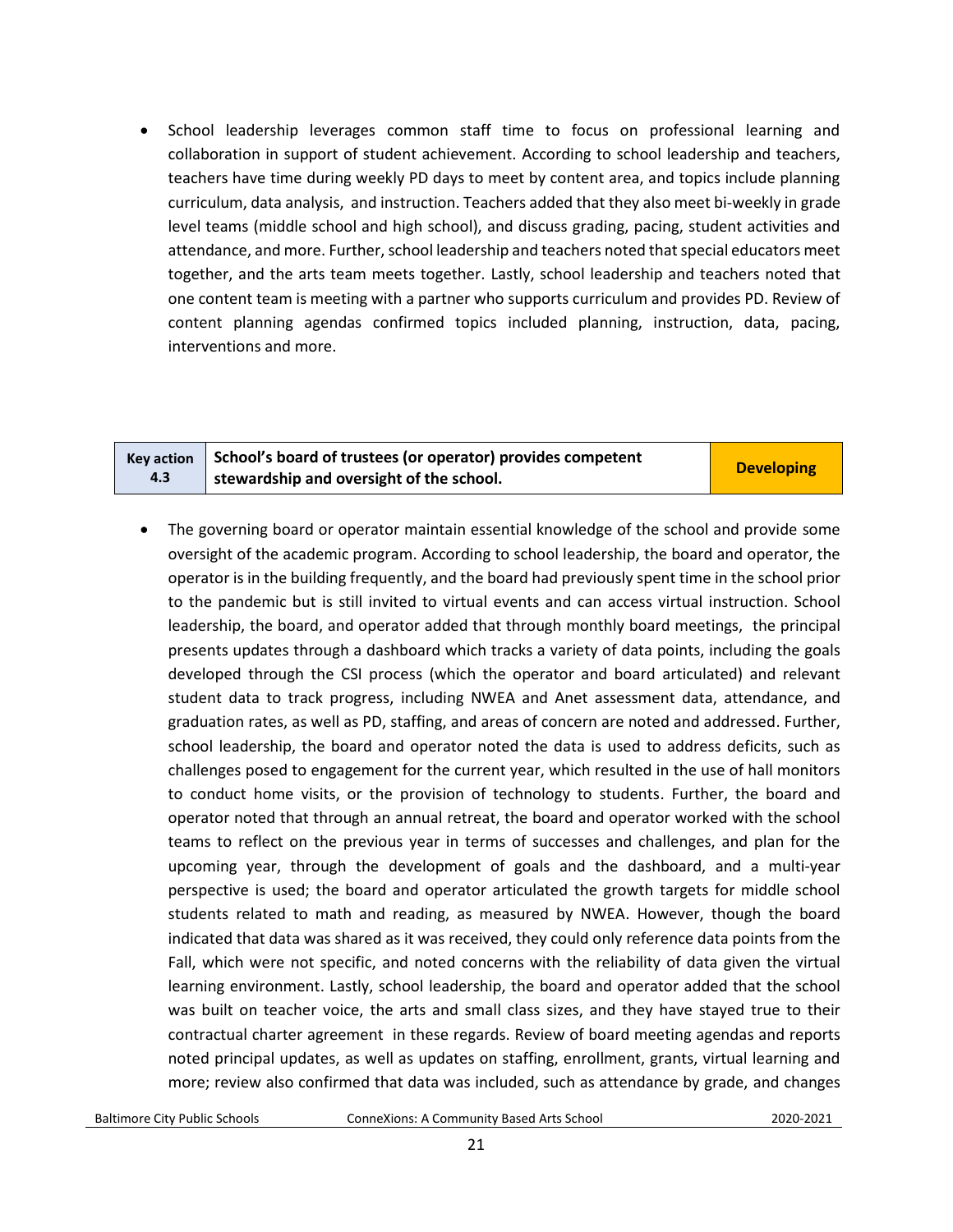from the previous month, as well as CSI intervention/progress monitoring were noted occasionally.

- The governing board and operator provide financial oversight by monitoring the school's financial records and ensuring that the school remains fiscally viable. In focus groups, school leadership, the operator and the board stated that the board has a finance committee, the budget is drafted in the spring and ultimately approved by the board, and the operator is involved in the budget creation. School leadership, the board and operator added that monthly updates are provided to the board around finances, including budget to actuals which summarized spending, and an audit is conducted annually; school leadership indicated that an accountant presents financial reports. The board and operator also noted that they have a financial goal of a 5% surplus, which the school is currently exceeding, and the school raises additional funds through galas and campaigns, which provided supplies for students and teachers and supports the arts program. Further, the board and operator noted that grants have been secured to support the school, including Title 1, 2 and 4, as well as CoP and ESSA, which support after school programming, tutoring, technology and more. Lastly, the operator noted that enrollment is increasing for next year and has done so incrementally over the years. Review of quarterly financial statements for the first half of the year displayed profit and loss summaries, and review of the audit from 2019 confirmed no material findings of concern.
- The governing board and operator maintain some effective governance practices to ensure organizational viability, including the systematic selection and oversight of the school leader. According to school leadership, the board and operator, the board includes a president, vice president, secretary, and treasurer, and also includes the following sub-committees: finance, executive, personnel, and ad hoc committees as needed, and board members represent a range of backgrounds and expertise. School leadership, the board and operator added that a parent representative is also on the board, though school leadership indicated they are currently seeking a parent for that seat. School leadership, the board and operator added that the board meets monthly, in addition to an annual retreat during the summer that involves strategic planning for the upcoming year; school leadership noted that reimagining schools has been a current focus as well, in terms of virtual learning and key takeaways. Further, school leadership, the board, and operator indicated that a deputy director has been hired to support school leadership and will begin in the summer. Continuing, the board and operator reported that decision-making is guided by by-laws for the board, and the operator noted a new policy related to diversity was developed based on feedback from the community and after being discussed by the board. Review of board members resumes, bylaws, purchase policy and fiscal controls, and policies confirmed governing board composition and practices. Lastly, regarding evaluation, school leadership, the board and operator indicated that the principal is evaluated by the operator using the district's process, including an IDP, mid-year and end of year conference, including a self-reflection component; review of the principal's evaluation confirmed use of the district's process, and includes ratings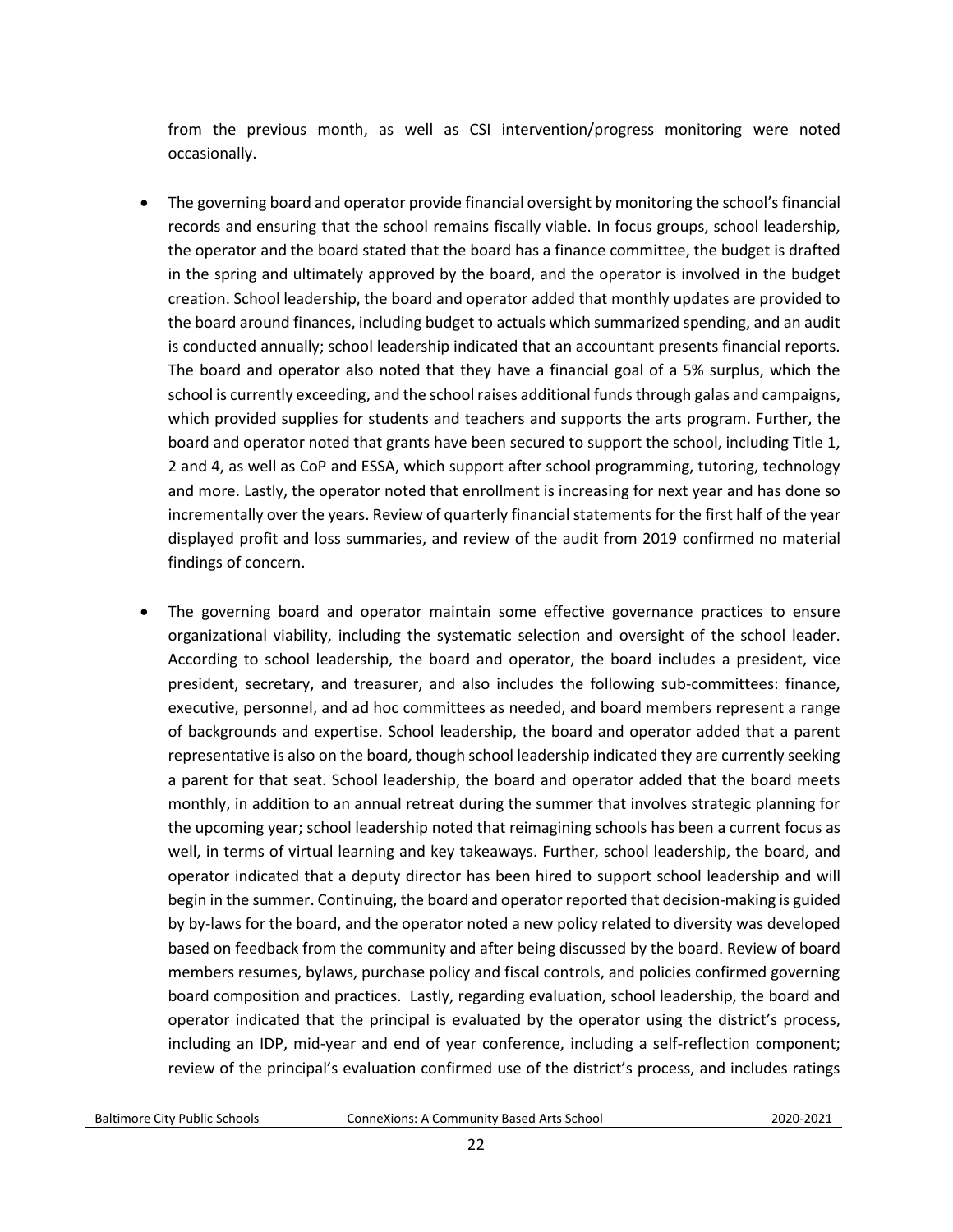and supporting comments. The board and operator noted that the board evaluates the operator, though the operator was not formally evaluated this year, due to the pandemic; traditionally, the operator is evaluated based on goals outlined in a work plan at the annual retreat and provided with feedback.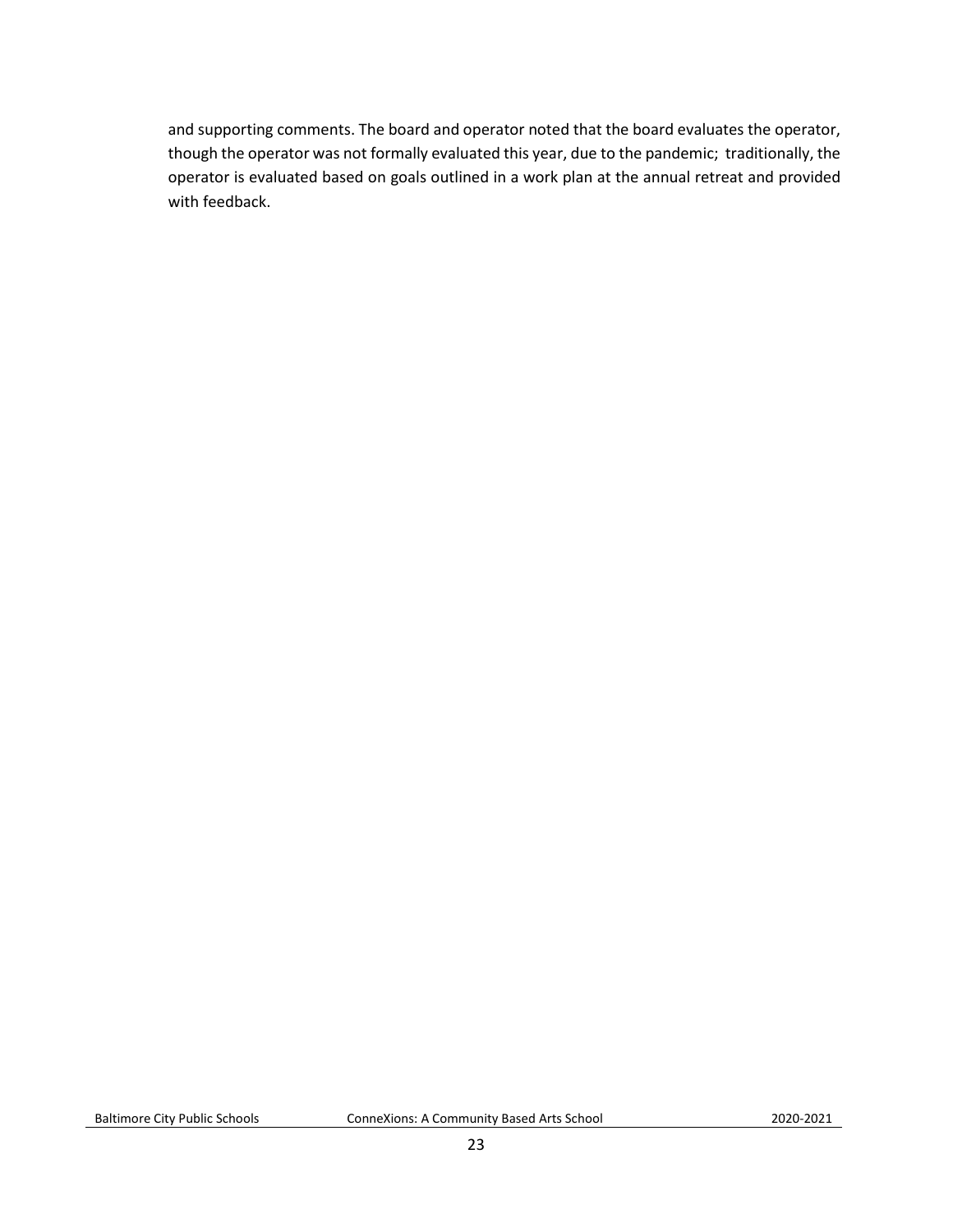# <span id="page-23-0"></span>APPENDIX A: SCHOOL REPORT COMMENTS

**Domain 1: Highly Effective Instruction**

None

**Domain 2: Talented People**

None

**Domain 3: Vision and Engagement**

None

**Domain 4: Strategic and Professional Management**

None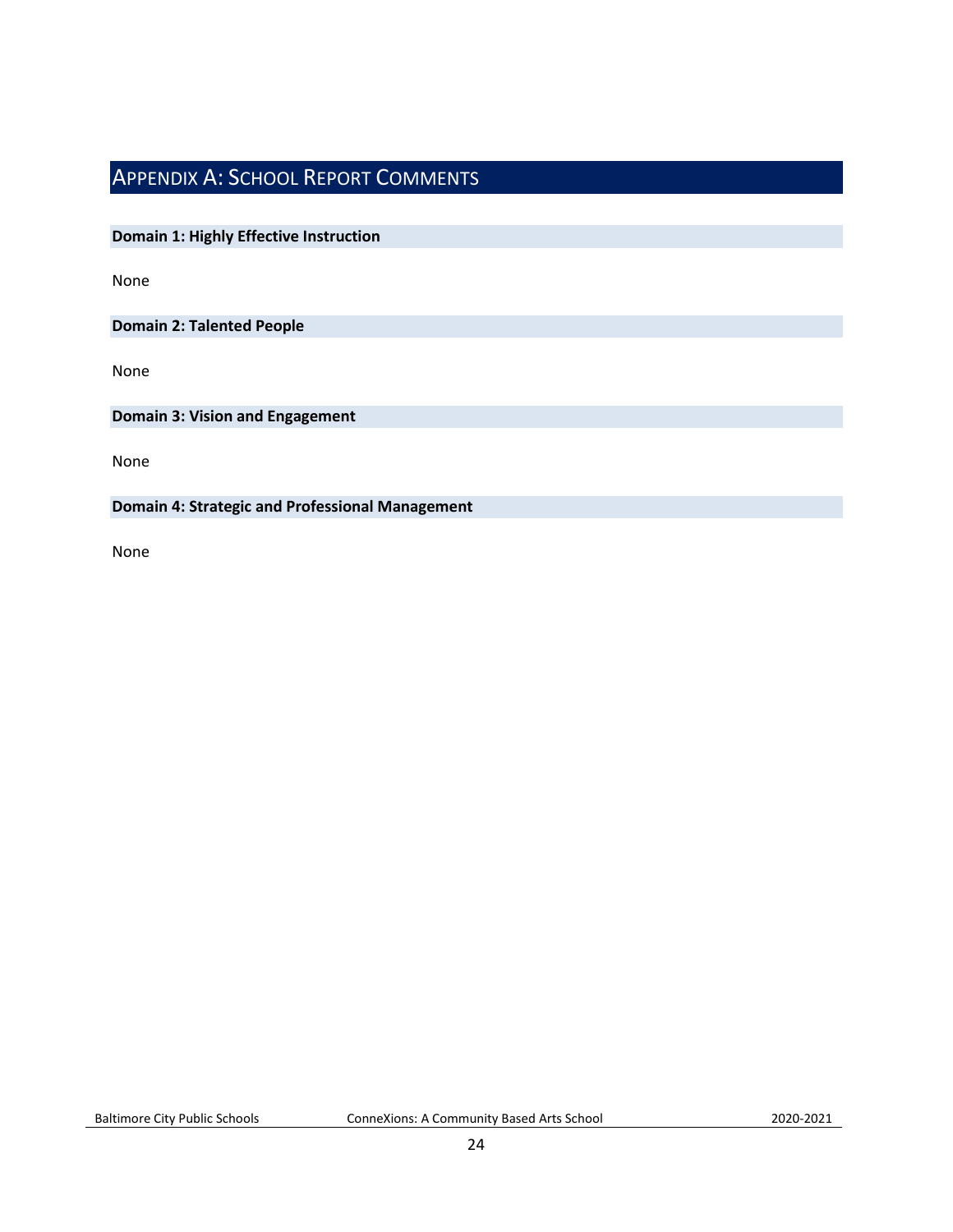# <span id="page-24-0"></span>APPENDIX B: SER TEAM MEMBERS

The SER visit to the Connexions School was conducted on May 3-4, 2021 by a team of representatives from Baltimore City Public Schools and SchoolWorks.

**Team Lead/Writer:** Mona Khajawi is a Program Evaluator II in the Office of Achievement and Accountability in Baltimore City Public Schools. She has had a variety of experience in the field of education, including teaching, program management and evaluation. Most recently, she worked in the capacity of Evaluation Specialist with City Year in Washington, D.C., assessing the quality of educational programming implemented by 140 AmeriCorps members in eleven schools throughout the district. She initially gained exposure to evaluation while interning with the Academy for Educational Development, where she assisted in conducting reviews of a subset of the Gates-funded small schools in New York City. Previously, she also taught English in a rural high school in Ukraine, and served as an Assistant Program Coordinator of the AmeriCorps program at the Latin American Youth Center in Washington, D.C. Mona holds a Bachelor's degree in English Literature from the University of Maryland, College Park, and a Master's degree in Education Policy from Teachers College, Columbia University.

**Team Support:** Brianna Kaufman is the Manager for the School Effectiveness Reviews in the Office of Achievement and Accountability in Baltimore City Public Schools. Brianna began her career as an elementary art teacher in Bryan, TX. After obtaining her Master's degree, she interned and worked at a number of art museums in the education department including the: Dallas Museum of Art, The National Gallery of Art in DC, and the Walters Art Museum. In 2008, Brianna made the shift from art education to general education reform as a Program Manager at the Fund for Educational Excellence. There she managed a grant from the Bill and Melinda Gates Foundation that focused on College and Career Readiness. Prior to joining OAA, Brianna worked as the College and Career Readiness Education Specialist for Baltimore City Public Schools. Brianna holds a Bachelor's degree in elementary education from Texas Lutheran University, a Master's degree in Art Education from University of North Texas, and a Master's of Business Administration from Loyola University in Maryland.

**Team Support:** Katherine Harris Toler is a Program Evaluator II in the Office of Achievement and Accountability in Baltimore City Public Schools. Prior to joining OAA, Ms. Toler was a District Mentor in the Office of Teacher Support and Development. In Baltimore City Public Schools, Ms. Toler has served as teacher, Academic Coach, Dean of Instruction, and High School Administrator. Ms. Toler has also served as teacher in the Anne Arundel County Public School System, the Baltimore County Public School System and the Vance County Public School System in North Carolina. She holds a B.A. in English with a Concentration in Secondary Education from North Carolina Central University and a Masters of Education in School Improvement Leadership from Goucher College.